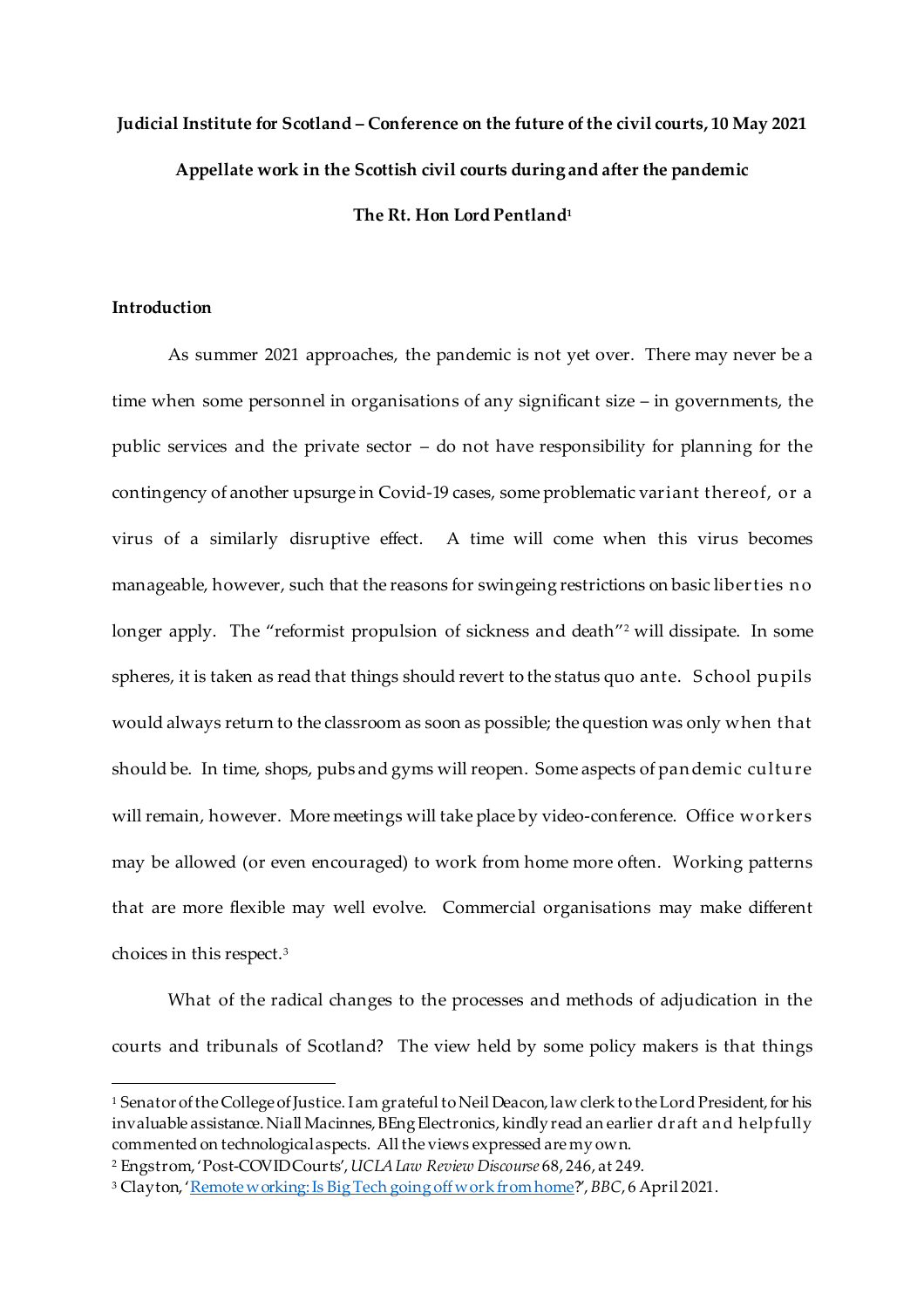should not return to the way they were. That will no doubt be the case, and rightly so; but there is quite a distance between the way things were and the way they have been done during Covid-19. The argument does not seem to be that the way things have been don e since March 2020 should remain in place in its entirety; but how much should? The answer, or answers, to that question ought to depend on fundamental questions about the nature of a court in a democratic society.

This is inclusive of both first-instance and appellate courts, although the emphasis of this paper will be on the latter. In terms of the format of hearings, the issue is much deeper and broader than the narrow question of whether the optimal means of establishing the truth is to have evidence led in person. In 1997, this was noted in academic commentary on the proposal for remote case management hearings in the Woolf Review of civil justice in England and Wales:

"But, why stop at case management hearings? What, *other than tradition a nd cultura l conditioning*, ultimately stands in the way of *dematerialising*, say, appeal hearings? As an appeal hearing, other than an appeal by way of a rehearing, takes the form of the presentation of written or spoken argument by lawyers followed by decision, is there any compelling reason why such activities cannot be conducted fairly and efficien tly by video conferencing and by email? If, in a few cases, it can be demon strated th at such a hearing *requires the physical presence of all the participants*, is it not sufficient to give the court or tribunal in question a residual power to order an old style, face-toface hearing of some or all of the submissions?" 4 (emphasis added)

Read closely, this statement is problematically incomplete. By a rhetorical question, the author states that the only obstacles to conducting appeal hearings online are tradit ion and cultural conditioning. Notwithstanding these iconoclastic epithets, there is a recognition that in some cases of an unspecified nature and number, an in-person appeal hearing should be required. The author has not simply neglected to state prosaic procedural

<sup>4</sup> Widdison, '[Beyond Woolf: The Virtual Court House](https://www.bileta.org.uk/wp-content/uploads/Beyond-Woolf-The-Virtual-Courthouse.pdf)', *1997 Web J. Current Legal Issues 9.*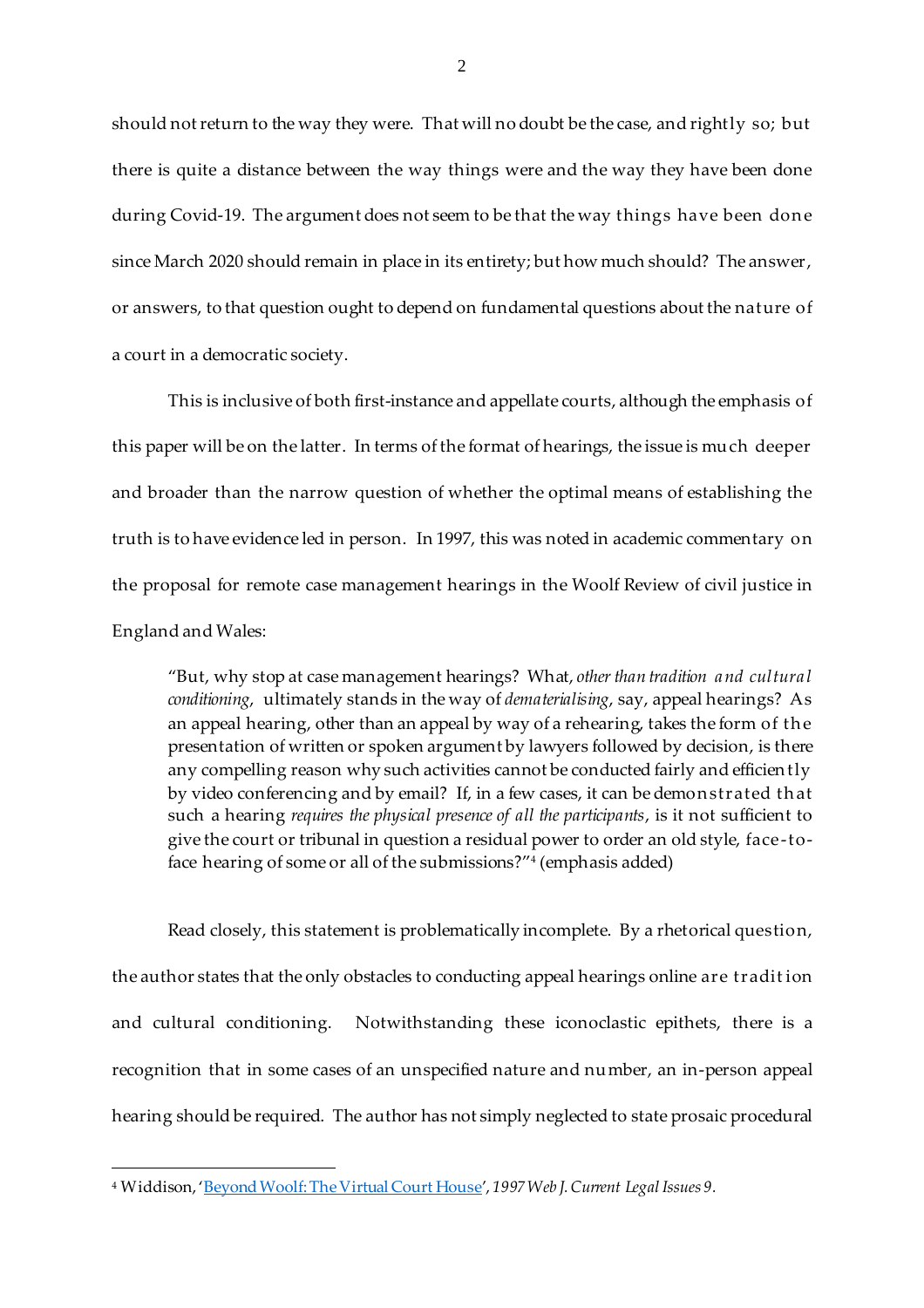rules to be straightforwardly applied in individual cases. Rather, he has alluded to the central question before us: why does law, as an institution, require judges, lawyers, litigants and witnesses, to gather in the same place?

I wish to begin with an illustrative example of what this paper is generally about. The petition for judicial review of the prorogation of Parliament is probably the most highprofile reclaiming motion<sup>5</sup> decided this century, if not ever. The sense of drama and tension around Parliament House in Edinburgh was palpable on the morning the First Division of the Inner House announced its decision. News teams from all over the UK and further afield crowded outside. The specific function the court was carrying out that morning was to inform parties of its decision. The courts of England and Wales had reach ed a differen t decision. It came as a surprise to some that there was a court in Edinburgh which also had competence to decide the matter. Something else was going on, albeit without agency. There was a focus on a *place*. This was *where* a *legal* decision was made, with momentous constitutional implications. Many people, perhaps most, including in Scotland, learn ed for the first time about the functions of the Court of Session as the highest civil court in the land. They could see it. The filming of the Lord President delivering judgment helped in this process<sup>6</sup>. It is difficult to imagine reporters being able to convey to the public this dramatic assertion of the authority of the law, without the reporters themselves being at the *site* of justice, to bear witness to it and *show* it.

In this paper I would like to offer some reflections from the perspective of an appellate judge on how appeals should be conducted in the post-pandemic era. The cen tral question I will address is whether the interests of justice would be best served by conducting

<sup>5</sup> An appeal from the Outer to the Inner House of the Court of Session.

<sup>6</sup> See page 21 *infra* for discussion of the advantages of streaming important hearings to the public.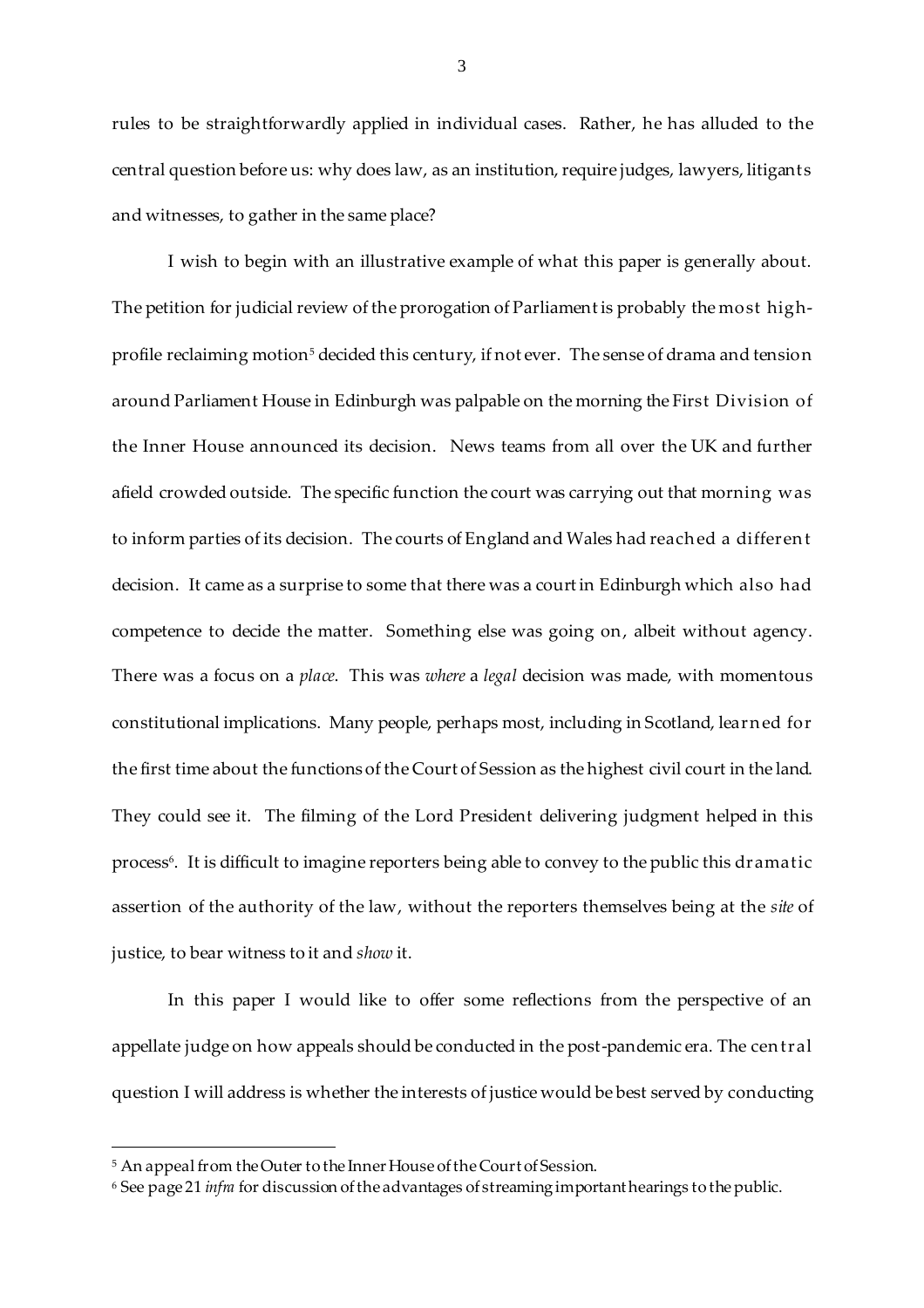appellate hearings from a courtroom rather than from another location, such as the judges' chambers or homes <sup>7</sup>? A secondary question is what use of technology should be made in the courtroom.

## **1. Reclaiming Motions and Appeals During Covid**

Reclaiming motions and appeals were the first stage of the civil litigation process to move out of triage in the pandemic. Parties were able to ask that matters be dealt with on the papers. However, within four weeks of the first lockdown, on Tuesday 21 April 2020, the first virtual hearing in Scotland in response to Covid-19 was heard by the First Division of the Inner House of the Court of Session in the remitted appeal from the Sheriff Appeal Court in *Campbell v Dugdale*.8 It was the start of a busy week, with five further hearings in the Inner House.

Procedural hearings have taken place online, but where no complex or con ten tious issues arise, orders have tended to be made "on the papers" 9 . Initially, the usual format of a summar roll hearing<sup>10</sup> was not replicated precisely online. Roughly-speaking, a day's hearing shrank to one of three hours. There would be a break of 15 minutes in the middle. The reasons for these are discussed in section 3. Although a hearing was not dispensed with, parties were encouraged to lodge fuller written submissions than those that would previously have been contained in their notes of argument. Towards the en d of last year,

l

<sup>7</sup> It should be borne in mind that a substantive appellate hearing will usually involve 3 j udges with the result that conducting such a hearing remotely entails internet connections b etween multiple locations.

<sup>8</sup> 2020 SC 481; see SLT 2020, 13, 79.

<sup>9</sup> As the current administrative judge in the Inner House, I have encouraged this practice.

<sup>&</sup>lt;sup>10</sup> The substantive hearing on the merits of a reclaiming motion or other appeal.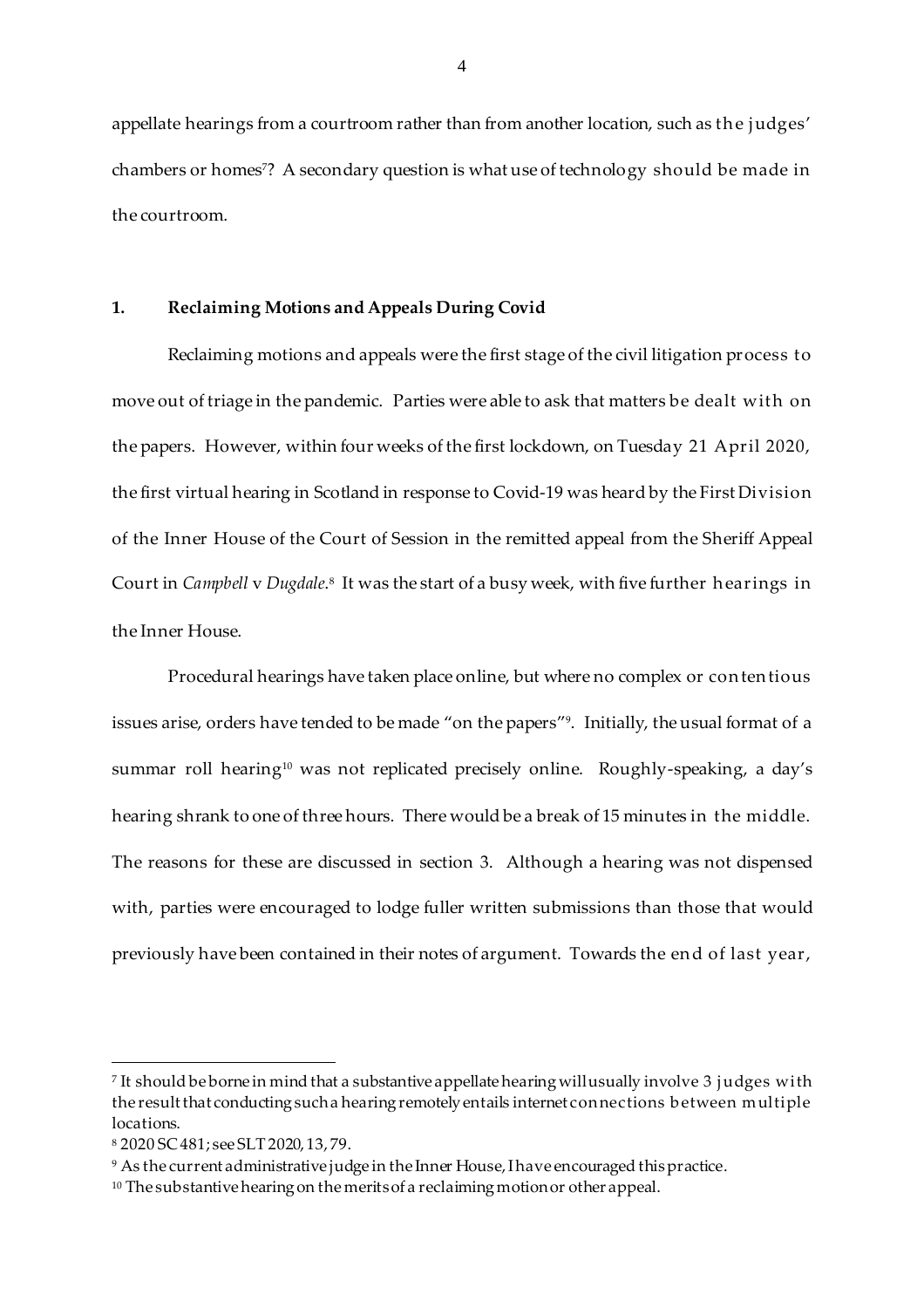the usual length of hearings was reinstated. There are still two short breaks either side of lunch.

The purpose of a substantive appellate hearing is to communicate complex legal principles and concepts and establish their precise consequences relative to a specific set of facts. In section 3, I offer an analysis of video-conferencing's ability to fulfil that purpose.

#### **2. Court as a Place**

As practitioners ordinarily engaged with evidence and detailed legal rules, it is difficult to step back and analyse the normative significance of the physical environmen t to which we have long been acclimatised. We do not see our workplace in the same way as lay people.

"… the everyday sense of place is precognitive – we nearly always take place for granted. So what is it that we take for granted?" 11

The physical existence of a court, by contrast with the various perceived advan tages of remote courts (cost; efficiency; access to justice), seems to have been under-theorised. Its inherent advantages may have been taken for granted. For the reasons given in this section, the point is that there requires to be serious consideration of how the unique con cept an d function of a court, personified in the judiciary, would be perceived where it and they do not exist in the material world. The perception that matters is not that of litigants in individual cases, but that of the public in general. Central to this perception is the notion of the court's authority and standing in our society.

#### *Importance of place*

<sup>11</sup> Dovey, *Becoming Places* (Taylor and Francis; 2009), Ch. 1.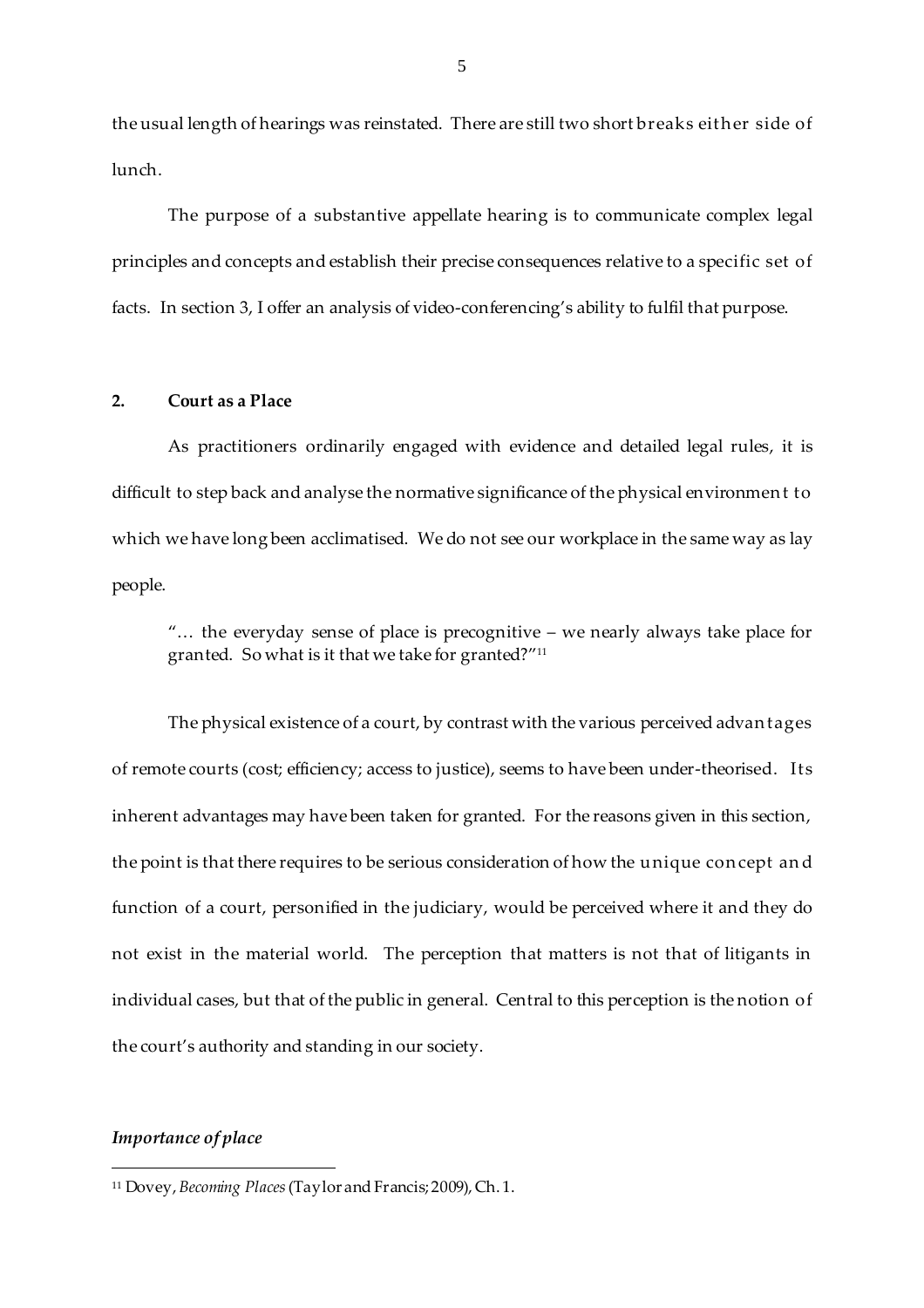This section is not, in the first place, concerned with the aesthetics, spatial arrangements and architecture of courtrooms and courthouses. It is worth noting, however, that the appellate system within the Court of Session is represented in specifically spatial terms. An aggrieved litigant reclaims an interlocutor delivered in the Outer House to the Inner House. This conveys to the litigant through a spatial metaphor the relative seriousness of the step being taken. One is taking a deeper step into the domain of Scots law. There is an unavoidable visual communication to the appellant or reclaimer of the importance of the matter, by the assemblage of judges in a greater number. This same consideration applies to all appellate hearings. In a video-conference, there may be more faces on the screen, but without the physical environment this set-up cannot have the same impression or impact.

There is an antecedent, even more basic, question, not concerned with a court's physical layout or appearance. How may the material existence of a place or buildin g that litigants or their lawyers and, it has to be emphasised, the judge, are required to attend, support the fulfilment of the court's functions? While this is in principle irrespective of a court's location, appearance or design, there is a mass of academic literature<sup>12</sup> and detailed guidance on court design<sup>13</sup> on the implications of spatial and visual perceptions of the court. In terms of the interior, sight lines and acoustics are seen as significant, as is the message conveyed by the broader architecture. The very premise of this literature serves what seems to be the uncontroversial contention that the characteristics of the building in which the court resides, and particularly courtrooms themselves, matter. By extension, the court as a

<sup>12</sup> e.g., Resnik and Curtis, Representing Justice: Invention, Controversy, and Rights in City-States and Democratic Courtrooms (Yale University Press; 2011); Robson and Rodger, *The Spaces of Justice: the Architecture of the Scottish Court* (FairleighDickinson University Press; 2018).

<sup>13</sup> SCTS Design Guides and Estates Technical Standards (2011 et seq); HMCTS, Court and tribunal [design guide](https://www.gov.uk/government/publications/court-and-tribunal-design-guide) (2019).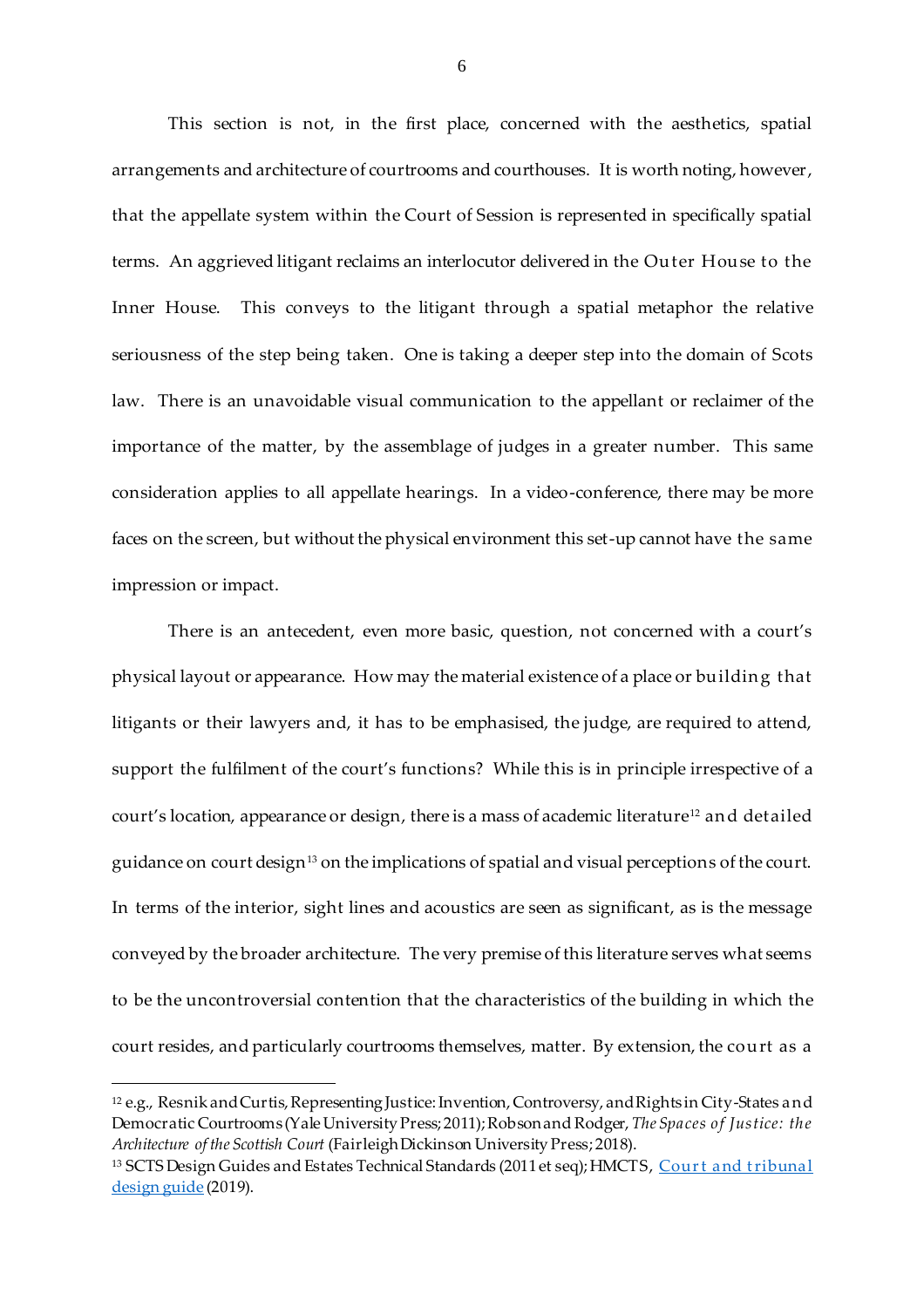physical place must matter. In moving to remote, virtual courts, all the implications deriving from the court's material existence, and almost all deriving from the visual aspects of the court, are dispensed with in one fell swoop. The consequences may not be immediate, but they could become serious over time.

There are two respects in which it is suggested that the court's material existence matters. First, there are the intrinsically material aspects of visiting court which can not be replicated by video-conference. Second, geography. Neither of these is to recognise that individual judicial decisions directly depend on or are influenced by aesthetic or environmental considerations. The point is a broader one, relating to the rule of law itself. The court as a physical place supports the public's acceptance of the legitimacy and authority of the court, and the law itself.

It is impossible to replicate on a video-conference the physical accoutrements that communicate the court's authority and legitimacy. Perhaps the principal mean s by which this is done is the idea of being required to be in, or send a lawyer to, a place. This primes the litigant of the court's ability to instruct the imposition by force of wh atever decision it makes. They may be practical: the act of standing when the judge enters the courtroom. They may be subliminal: the symbolic authority of the mace; the elevated position of the judge; the equality of comfort and space given to each litigant, conveying procedural fairness and thus legitimacy. It has been put in these terms by one scholar:

"This is related to a broader theory on the expressive function of justice… applyin g to both procedural and other aspects. The expressive approach brings out values and feelings by institutionalizing them. … the expressive function of justice inherently endorses certain types of behaviour and rejects others. According to this theory, justice functions by transmitting normative and value-based messages through ceremonies, symbols, declarations, and ambiances. The ceremonial function of justice is one among its many aims. … it may also be required in order to generate an atmosphere where litigants act in an appropriate and desirable manner. The courts act as guardians of certain fundamental concepts – the ethos and tradition of

7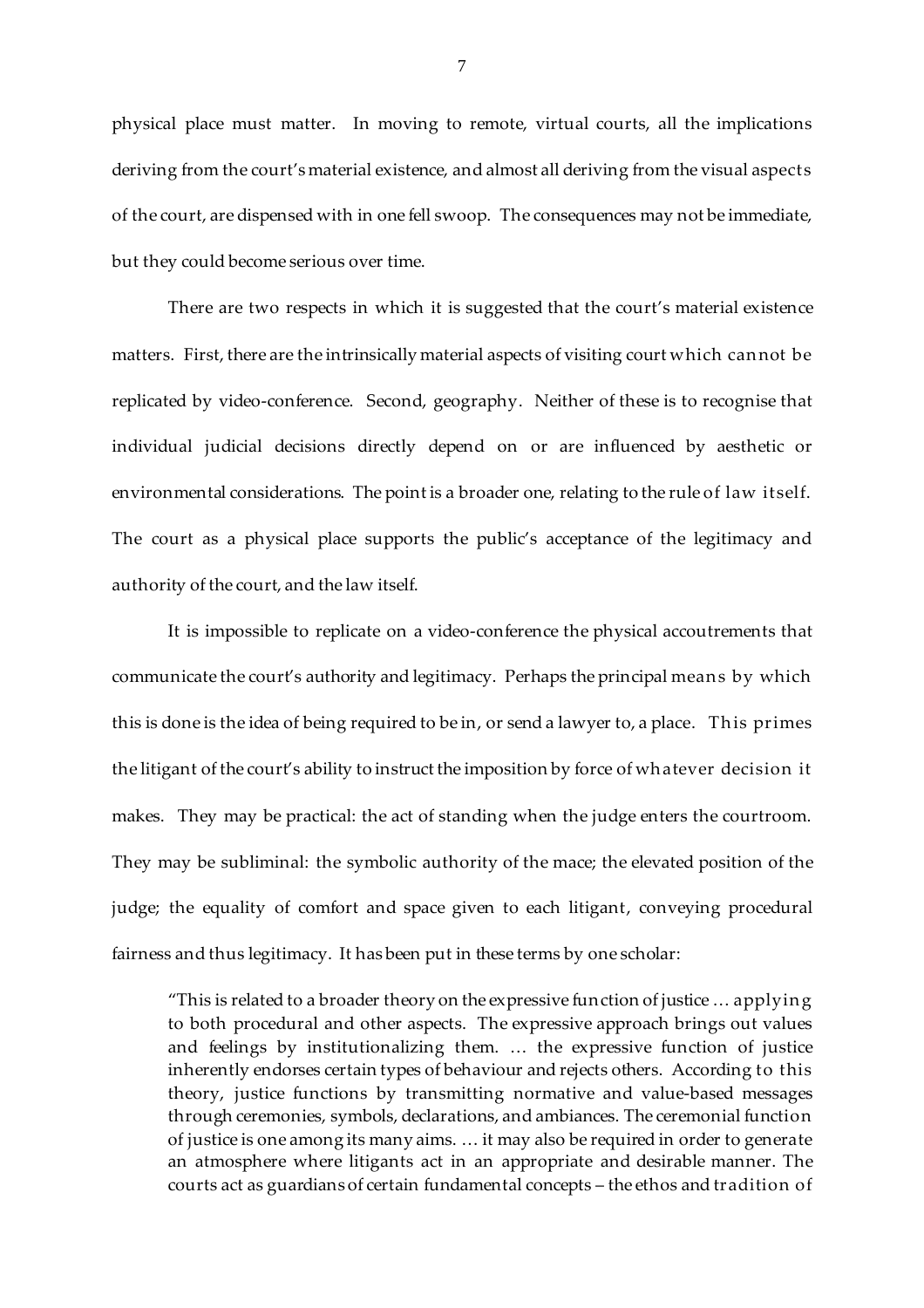society as a whole and the legal system in particular. The on going commitmen t to this ethos is expressed through repetition and reinforcement of symbolic and ceremonial practices. Thus, the legal system attempts to influence the consciousness of the public, by conveying certain messages and through a symbolic atmosphere which acts upon the litigants, even if they encounter the legal system on ly once in their lifetime."<sup>14</sup>

An immediate reflection on this is that the messages said to be conveyed may not require a person to have encountered the legal system directly to have the desired effect. The idea of a court as a place is rooted in the public's collective knowledge. The idea of a physical courtroom resonates powerfully in a cultural and societal sense. It enters the individual consciousness in a variety of ways, such as word of mouth, literature and film, to the point where it is part of our collective knowledge that courts are in some way unique and legitimately so. They become accepted as the sole *compulsitor* able to give effect to rights and impel compliance with obligations. One cannot, ultimately, opt out of the law as with other public services, such as the NHS, and forms of ADR:

"courts are not and should not be seen to be providers of a spectrum of con sen sual and non-consensual dispute resolution services."<sup>15</sup>

Place and the court's unique powers of enforcement are, at present, inextricably linked in the mind's eye.

Geographic location is a significant aspect of a court's legitimacy. The UK Supreme Court has now for a few years "gone on circuit" to Edinburgh, Cardiff an d Belfast to h ear appeals. This is part of the broader practice of courts, quite reasonably, seeking to entrench their legitimacy by travelling to territory over which they may have legal jurisdiction, but

<sup>14</sup> Menashe, A Critical Analysis of the Online Court, *University of Pennsylvania Journal of International Law*, 39(4), (Summer 2018), 921, at 947-8.

<sup>&</sup>lt;sup>15</sup> French CJ, 'Essential and Defining Characteristics of Courts in an Age of Institutional Change' (Supreme and Federal Court Judges Conference, Adelaide, 21 January 2013), at 3.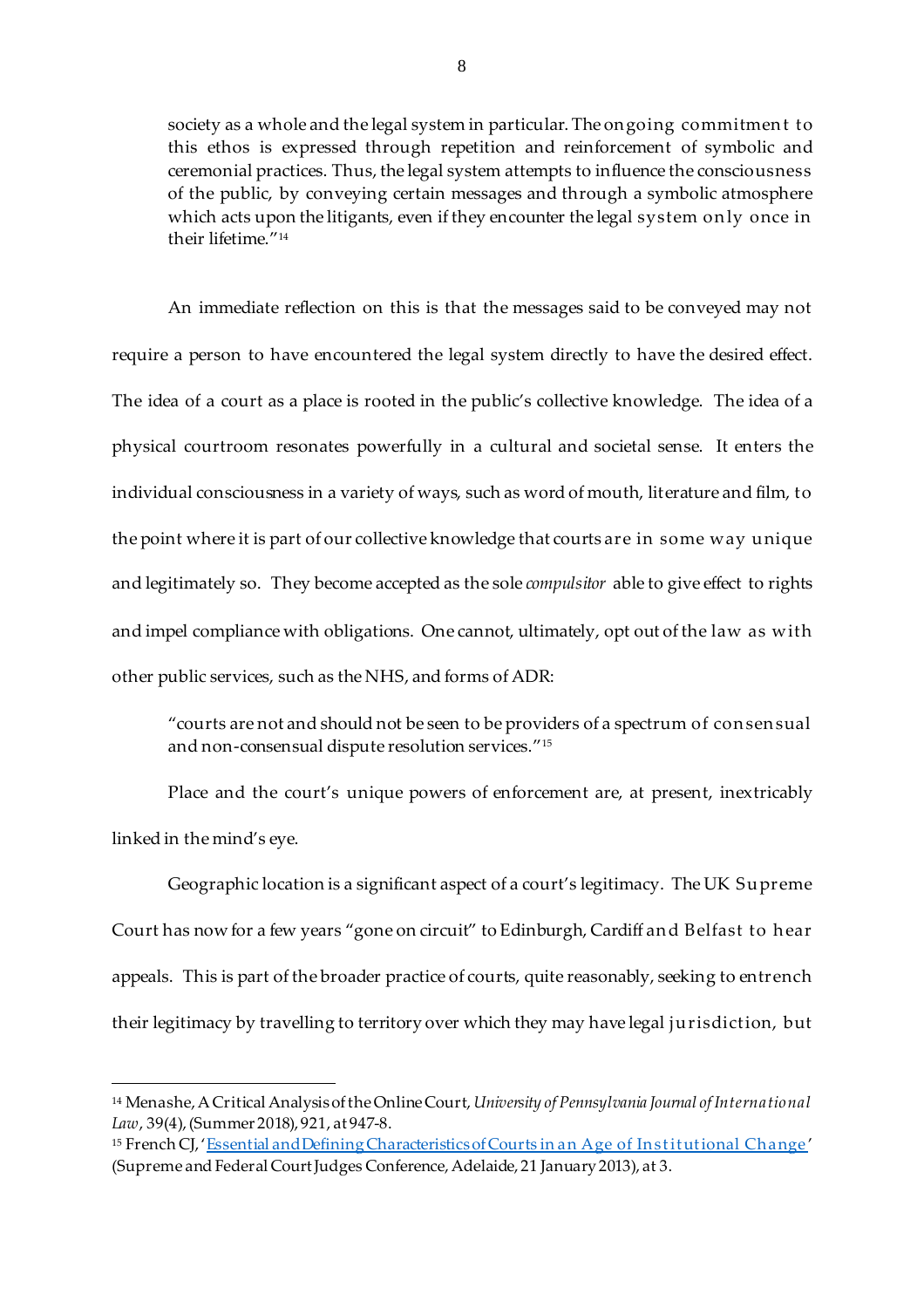from which they otherwise could be perceived as distant. This is a phenomenon as ancien t as the law itself on these Isles. Sheriffs, sheriffdoms and Burgh courts were in troduced in the 12th century seemingly in order to replace local Gaelic forms of government with Norman feudal structures. To be legitimate, this could not be achieved without setting up courts in the locality. Decision-making in a place was significant. In 1154, when Henry II sought to institute a national common law jurisdiction in England, litigants were not required to travel to London. The purpose of the uniform system was to avoid the corruption of local dispute resolution, but its legitimacy, perhaps authority, was, again, thought to require the King's judges to travel to the locality. The Scottish Land Court operates on a similar principle. Its headquarters are in the city of Edinburgh, but in recognition of its subject-matter (for example, crofting law) and the rural way of life of its litigants, there is a clear benefit in terms of legitimacy from it sitting, as it does, across Scotland. Another example of the importance of geography, even in the substantive law, is that matters presumed to be within judicial knowledge may be particular to locality. <sup>16</sup> Finally, if a starker example is needed, one can see well the relationship between location and legitimacy given some currents of opinion on the role of Europe-based courts. The point here is that for a court to be *in* a place, it must *be* a place.

Geography affects the popular concept of law, as well as legitimacy. It was thought necessary not only to separate the House of Lords institutionally from the new UK Supreme Court, in that the Justices were no longer a mere committee of that legislative chamber; but also, to remove the final court of appeal geographically from the Palace of Westminster. The purpose was not to change the substantive law, but better to communicate, in spatial terms,

<sup>16</sup> Walker and Walker, *Law of Evidence in Scotland* (5th ed; 2020), para 11.7.4.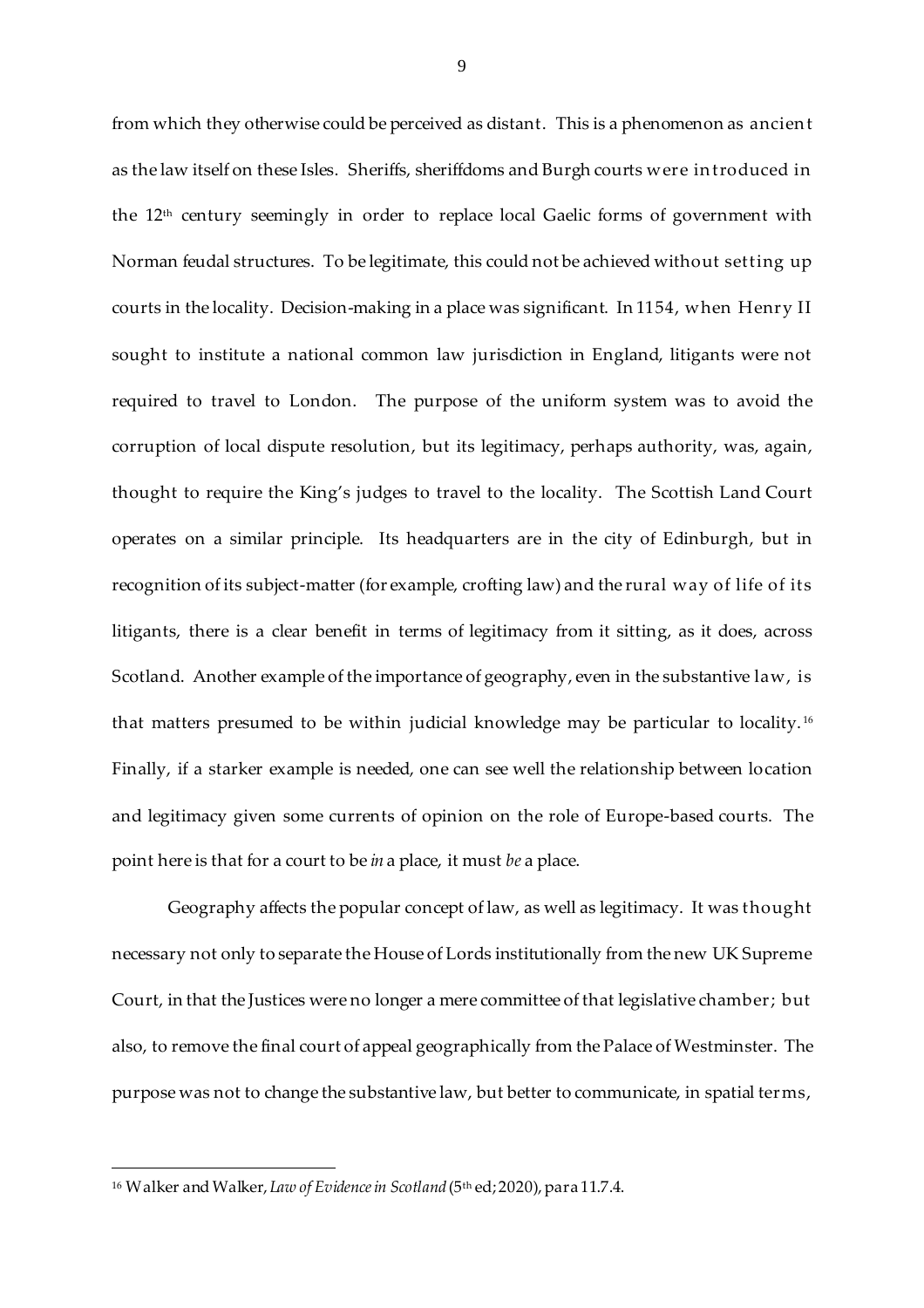the constitutional order said already to have existed in practice.<sup>17</sup> This was because of the connotations of place, not requirements of space. Similarly, in most Anglo-American and European jurisdictions, the final court of appeal resides in a building separately from the legislature and executive, but within the capital city. This communicates the ultimate independence of the judicial branch, but the general grandeur or historic significance of the building conveys its standing as an organ of roughly equal constitutional power. The CJEU resides in Luxembourg, deliberately distant from the political institutions of the EU, in another example of how place supports institutional ideas. This is not to hold up the straw man of a proposal to demolish Middlesex Guildhall and have the Justices work from home in perpetuity, but it does show the acknowledged implications for the perceived values of a society that arise from courts not just performing a function, but existing, even in the mind's eye only, in a place. In this context, it has constitutional significance. If the courthouse was done away with, 10 Downing Street, the Palace of Westminster, Holyrood, St Andrews House and centrally located local government buildings all over the country would remain. The courts would lose stature in comparison to executives and legislatures at the local an d national levels. To the layperson, the court may become less distinguishable from other public bodies with whom they communicate by email, phone or even video-conference. Interacting with the court would be little different from having a meeting by videoconference.

## *The Judicial Role*

 $\overline{a}$ 

"The work undertaken by a judge in a courtroom is the most publicly visible aspect of their role and helps to create and sustain their cultural image. The judge embodies

<sup>17</sup> See Norton, 'Legislatures and the Courts: The Importance of Place', 4 *Journal of International and Comparative Law* 171 (2017).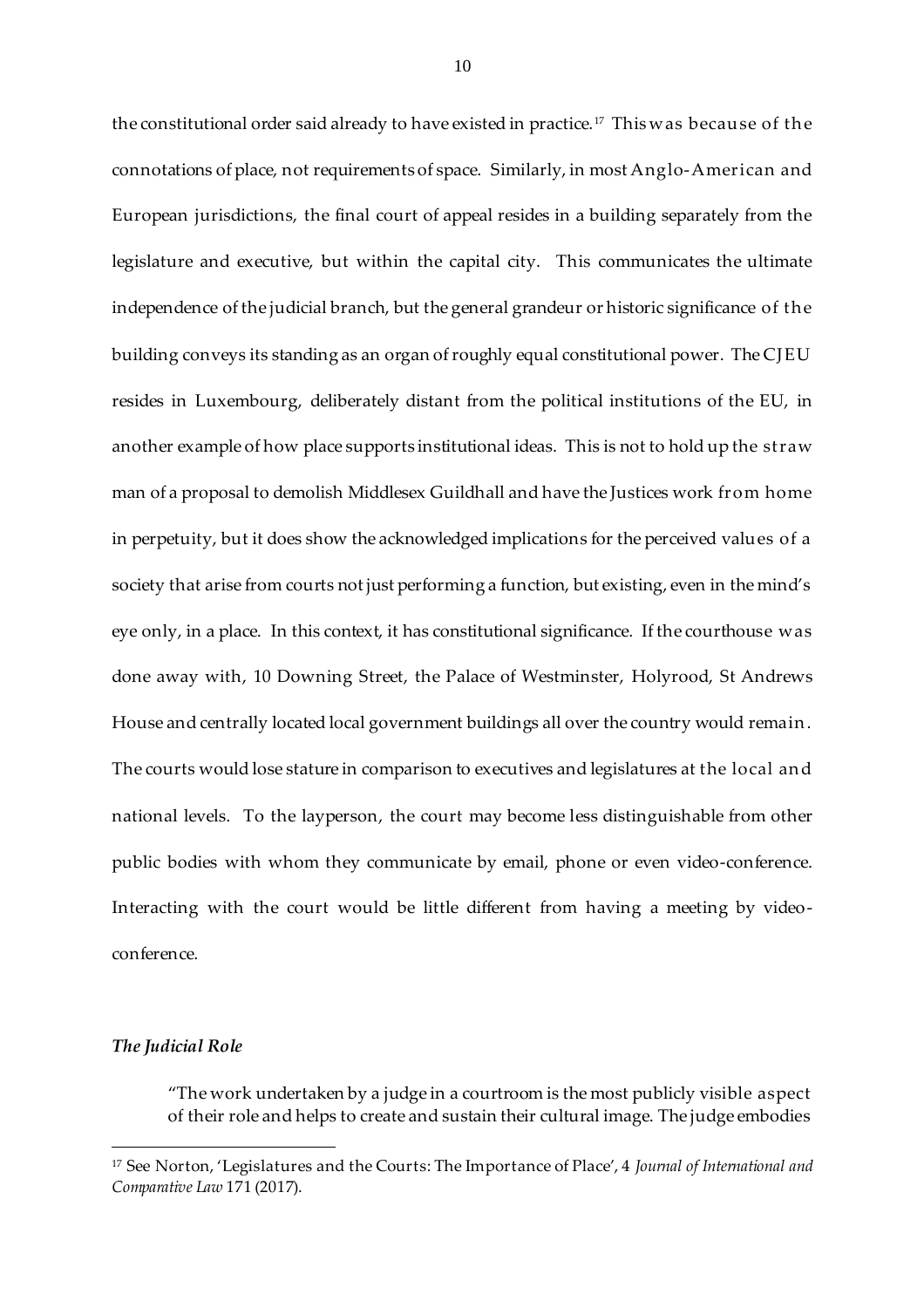the authority of the court, as an adjudicator and as the authority responsible for managing the court and the other courtroom participants. Any dissonance between the image of the judge and the nature of their role potentially detracts from their effectiveness because courts, unlike other branches of government, essentially rely on public acceptance of their legitimacy." 18

Place supports the authority and legitimacy of courts as an institution. Those characteristics nevertheless vest in natural persons. This fact has to be accepted by litigants, the public at large and, indeed, the judiciary itself. This is more difficult to achieve away from a physical setting. Arguably, it should not be done from home:

"authority relies on clear boundaries, identities and practices … the architecture of the courtroom stakes out the territorial boundaries of judicial power." 19

The courtroom conveys the legitimacy of the judge's authority and its limitations:

"From early makeshift furnishings in the fifteenth-century courtroom to modern ist and post-modern courthouse schemes that tend towards flattenin g the courtroom interior, the raised dais has prevailed"<sup>20</sup>

The UK Supreme Court is unique in having the Justices sit at the same level as the lawyers and the public, but as we will see, the reasons for this do not amount to an argument in favour of taking their work online.

Through place, the "office of the judge" is established, disavowing the idea of "a citizen randomly imposing their will on others",<sup>21</sup> and distinguishing the judiciary from other public servants who may wield legal power but do not have the authority to enforce it, such as by imprisonment, regulating custody of a child, or freezing a bank account. That

<sup>18</sup> Row den and Wallace, 'Remote judging: the impact of video links on the image and the role of the judge', *International Journal of Law in Context* 2018, 14(4), 504 at 505.

<sup>19</sup> Rowden and Wallace, 'Remote judging: the impact of video links on the image and the r ole of t he judge', *International Journal of Law in Context* 2018, 14(4), 504 at 505.

<sup>20</sup> Mulcahy, Legal Architecture: Design, Due Process and the Place of Law (Routledge; 2011).

<sup>21</sup> Rowden and Wallace, 'Remote judging: the impact of video links on the image and the r ole of t he judge', *International Journal of Law in Context* 2018, 14(4), 504 at 506.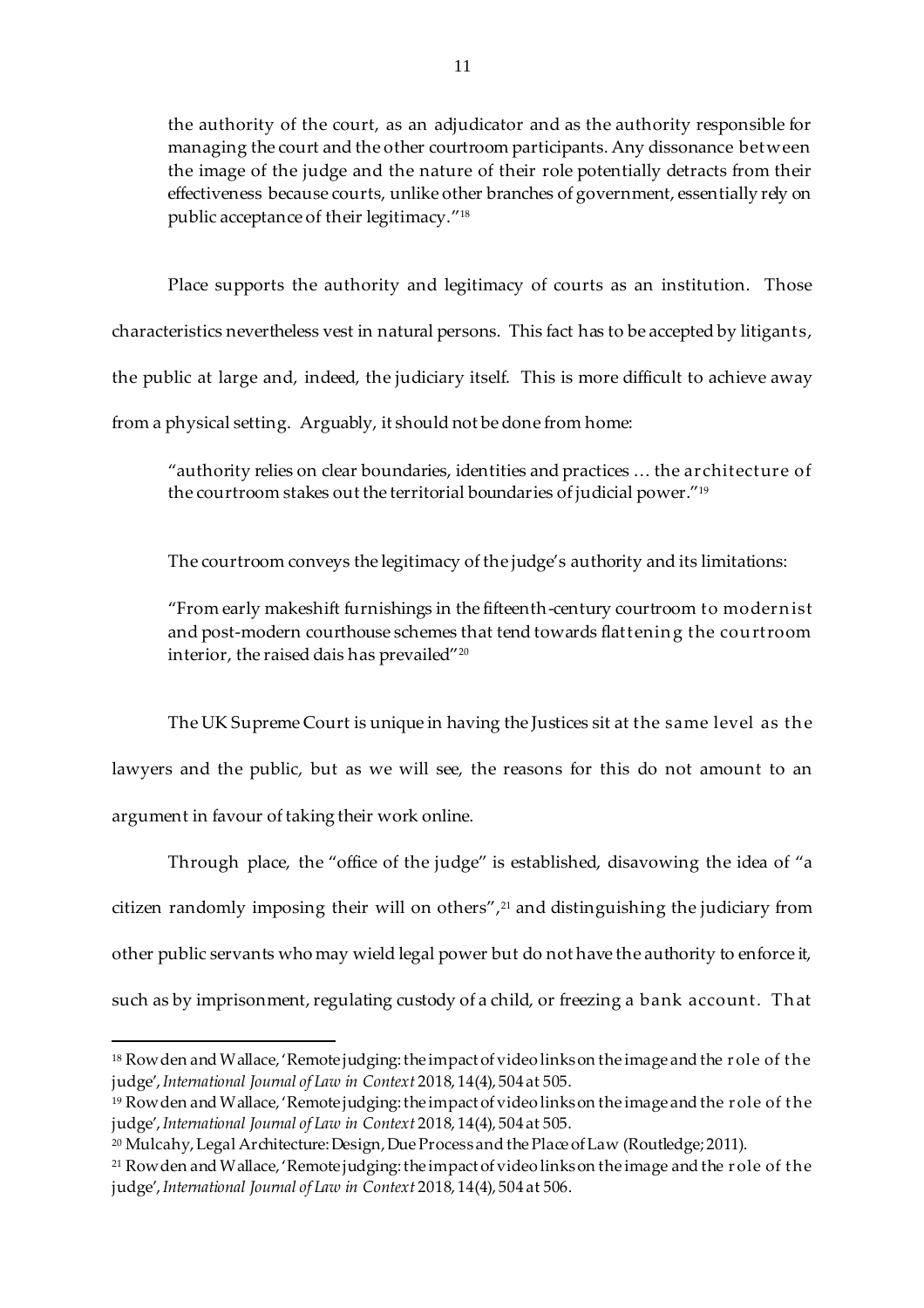idea and that distinction are not as well communicated by video-conference. The unique visual aspect of the judge's authority bears witness to law's claim to legitimacy: 22

"Traditionally, this has been hypothesised as requiring that the judge's primary function … is to perform an impartial adjudication, embodying 'impersonal, unemotional detachment' … legitimacy also requires an assurance of procedural fairness, which, in turn, requires a degree of engagement between the judge and other courtroom participants …"

What about the judge's perception of his or her own role? It seems clear that the present Scottish judiciary by and large regret not being in the courtroom along with the parties and their lawyers. In the 2020 Judicial Attitudes Survey, one of the largest increases in concern since 2016 was regarding the reduction in face-to-face hearings, obviously exacerbated in the last year. 23 There are many motivations for seeking appointment to judicial office, but this tends to indicate at least that in-person hearings are on the positive side of the ledger when one weighs up a judicial career. The concerns about attracting the best lawyers to the bench have been well-ventilated. Any further diminution in its attractiveness is to be avoided.

#### **3. Advocacy**

 $\overline{a}$ 

"the experienced judge or arbitrator desires and actively seeks to obtain an adversary presentation of the issues. Only when he has had the benefit of intelligent and vigorous advocacy on both sides can he feel fully confident of his decision . Viewed in this light, the role of the lawyer as a partisan advocate appears not as a regrettable necessity, but as an indispensable part of a larger ordering of affairs. The institution of advocacy is not a concession to the frailties of human nature, but an expression of human insight in the design of a social framework within which man's capacity for impartial judgment can attain its fullest realization." 24

<sup>23</sup> [2020 UK Judicial Attitude Survey: Report of findings covering salaried judges in Scotland](https://www.judiciary.scot/docs/librariesprovider3/judiciarydocuments/judiciary/scotland-judicial-attitude-survey-2020-publication-25-feb.pdf?sfvrsn=7e0823ca_2#:~:text=The%20Judicial%20Attitude%20Survey%20(JAS,salaried%20judges%20in%20the%20UK.&text=This%20report%20provides%20the%20findings,salaried%20judges%20in%20the%20UK4.), para 7.3.

<sup>&</sup>lt;sup>22</sup> Row den and Wallace, 'Remote judging: the impact of video links on the image and the role of the judge', *International Journal of Law in Context* 2018, 14(4), 504 at 506.

<sup>24</sup> Fuller, The Forms and Limits of Adjudication, 92 *Harvard Law Review* 353 (1978), at 384.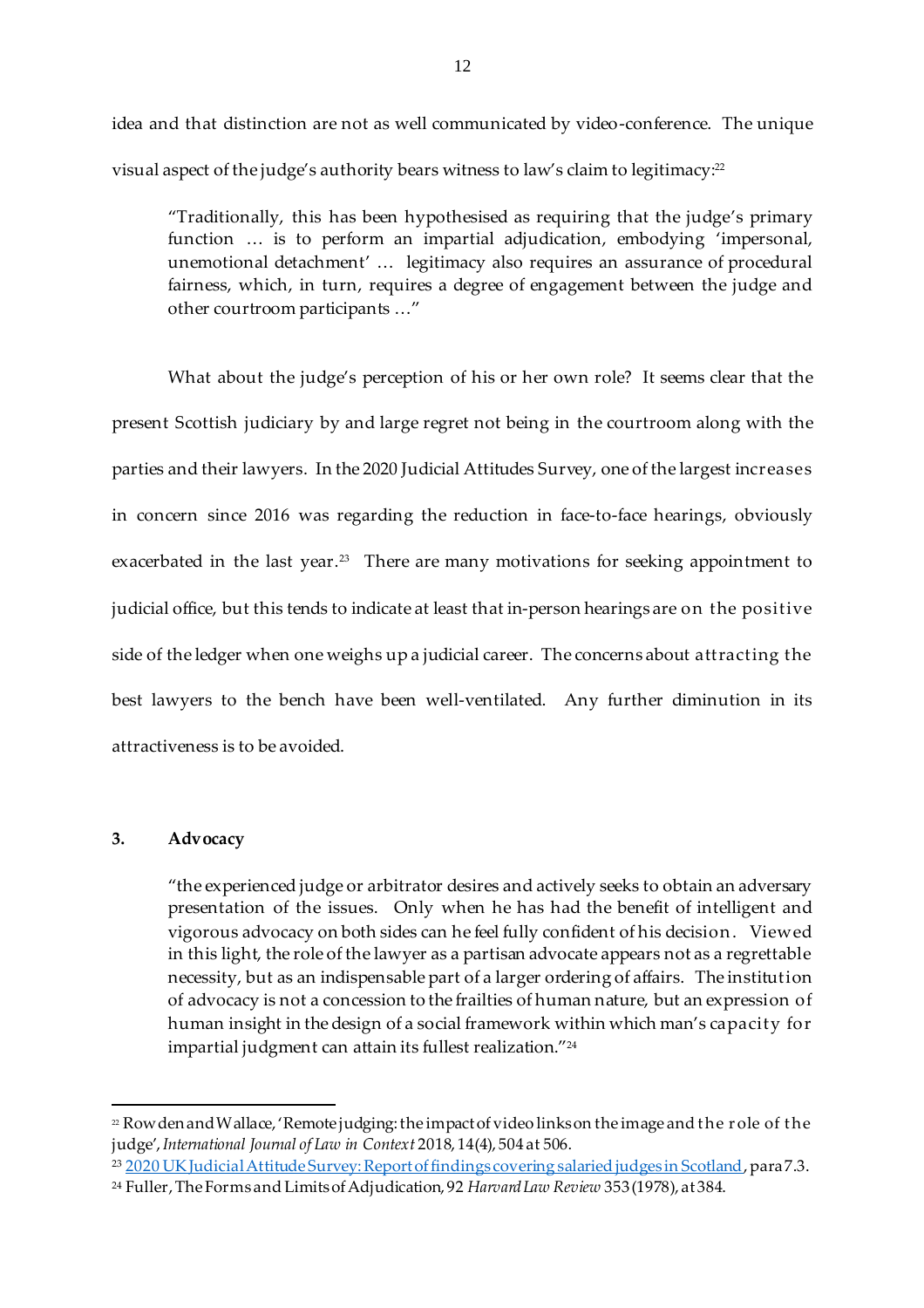Video-conferencing does enable hearings to take place remotely. There is no question of that, but there is a disjunct between can and should. The view in some quarters seems to be that it is of such obvious benefit in terms of cost and efficiency, that h ad video conferencing been invented 1,000 years ago, courts would never have been built. It is said that physical courts were just a necessity for justice to be dispensed. <sup>25</sup> This is not clear cut. Pleadings and submissions are, on occasion, tendered in writing. This is reasonably commonplace at appellate level in Europe and the USA. <sup>26</sup> There would have been no reason when the concept of a court emerged, for its functions not to have been delivered by correspondence, were it not for some recognised qualitative benefit of oral argumen t. The question is whether this requires to be done in person now that video-conferencing is available. The implications for the quality of communication between ben ch and bar, and by logical extension the quality of the law itself, require to be closely examined.

The qualitative basis for in-person hearings seems to be accepted to apply with more force for hearings featuring oral evidence. In the High Court Chancery Division in England and Wales Marcus Smith J said:

"14. … many of the "old" rules – that would have pertained by default prior to the pandemic – either do not apply or apply in a radically different way. … By way of very broad summary:

(a) There has been a dramatic shift away from "in person" hearings to "remote" hearings. As a general rule of thumb … interlocutory hearings and other hearings not involving witnesses can, and therefore should, in light of the present prevailing circumstances, be heard remotely.

(b) On the other hand, witness actions (and other hearings involving witnesses) need to be case managed with far greater circumspection and care, because of the importance of hearing witnesses.

l

<sup>25</sup> Susskind, *Online Courts and the Future of Justice* (Oxford University Press; 2019), 55.

<sup>26</sup> See, recently, Bergeron, 'COVID-19, Zoom, and Appellate Oral Argument: Is the Future Virtual?' 21 *Journal of Appellate Practice and Process* 193 (2021).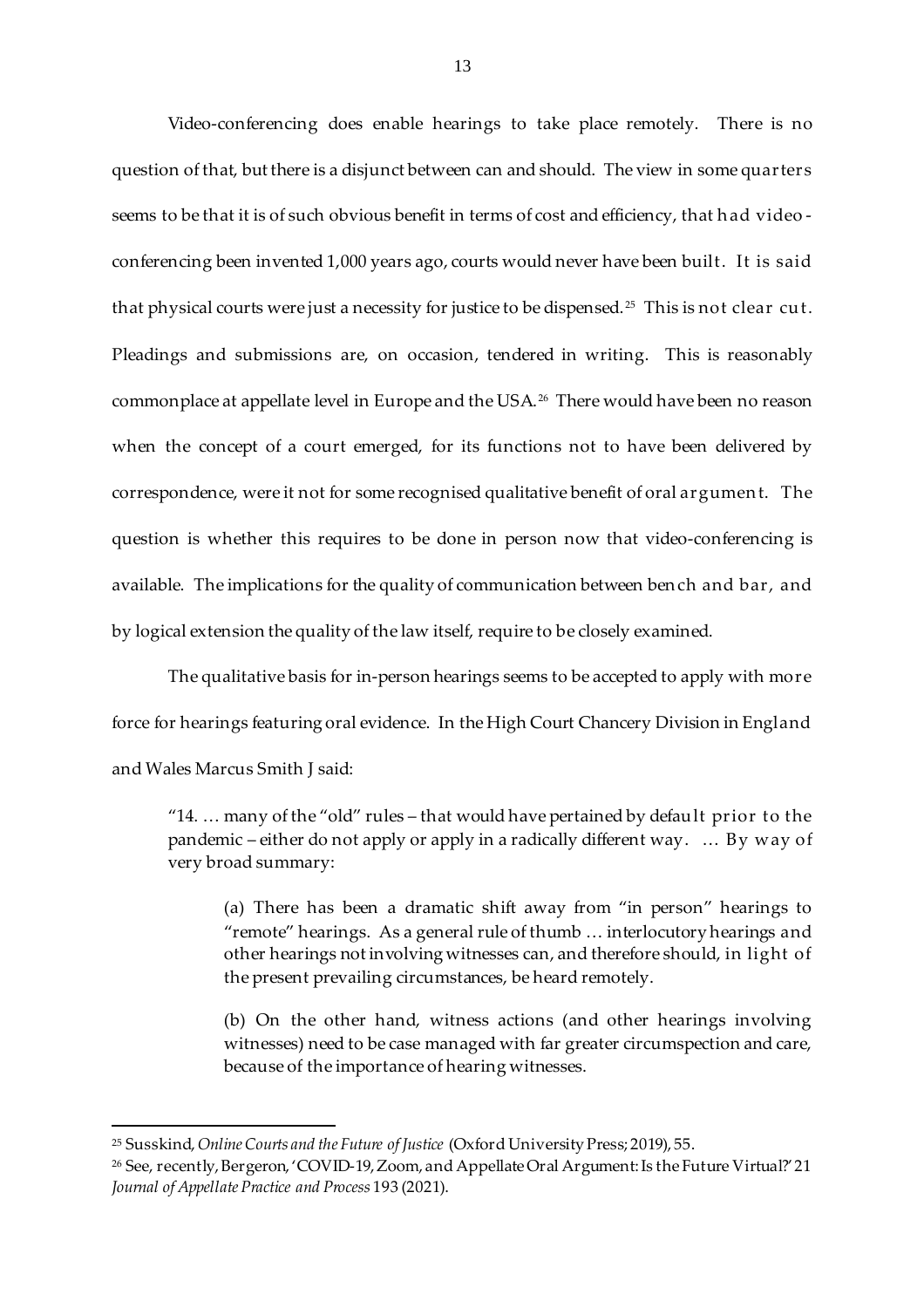…

As was noted in *R (Dutta)* v *General Medical Council* [\[2020\] EWHC 1974 \(Admin\) 414](https://www.bailii.org/ew/cases/EWHC/Admin/2020/1974.html) at [39(iii)], "[t]he general rule is that oral evidence given under cross-examination is the gold standard because it reflects the long-established common law consensus that the best way of assessing the reliability of evidence is by confronting the witness". It follows from this that any form of artificial intermediation interposed between the questioners of a witness and the judge hearing that witness's eviden ce must be a derogation from the "gold standard". That does not mean that such a process cannot be fair or proper. But I do consider that I must approach the relative benefits of "in person" versus "remote" hearings in this light in the case of witness actions (and other hearings involving witnesses)." 27

The "gold standard" argument may be compelling in its own contex t, namely, the

process of establishing primary fact.

Oral argument has been a fixture of appellate arguments since the dawn of appellate

courts.<sup>28</sup> The benefits of an in-person hearing may be just as valuable in substantive

appellate hearings; only in different ways. These differences mean it is difficult to make a

meaningful comparison:

 $\overline{a}$ 

"Video-conferencing may distort nonverbal cues, such as facial expressions, gazes, postures, and gestures. … laggy streams may obscure facial reactions. Even in a live stream that is working perfectly, a headshot may overemphasize facial expression while leaving gestures partially obscured or out of the shot entirely."<sup>29</sup>

To avoid misleading, this quote is in relation to the examination of witnesses, but the

distortion in communication it refers to does encumber dialogue between bench and bar.

<sup>27</sup> *Bilta (UK) Ltd* & Ors v *SVS Securities Plc & Ors* [\[2021\] EWHC 36 \(Ch\).](https://www.bailii.org/ew/cases/EWHC/Ch/2021/36.html) See also the judgement in t he Court of Appeal [2021] EWCA Civ 221</u>. At para 62 Nugee LJ observed that cases where an individual is accused of dishonesty are paradigm examples where the trial judge will benefit from seeing the witness being cross-examined.

<sup>28</sup> Bergeron, 'COVID-19, Zoom, and Appellate Oral Argument: Is the Future Virtual?' 21 *Journal of Appellate Practice and Process* 193 (2021), 211.

<sup>29</sup> Kostelak, '[Videoconference Technology and the Confrontation Clause](https://scholarship.law.cornell.edu/cgi/viewcontent.cgi?article=1049&context=lps_papers)', *Cornell Law Library*, 24 April 2014.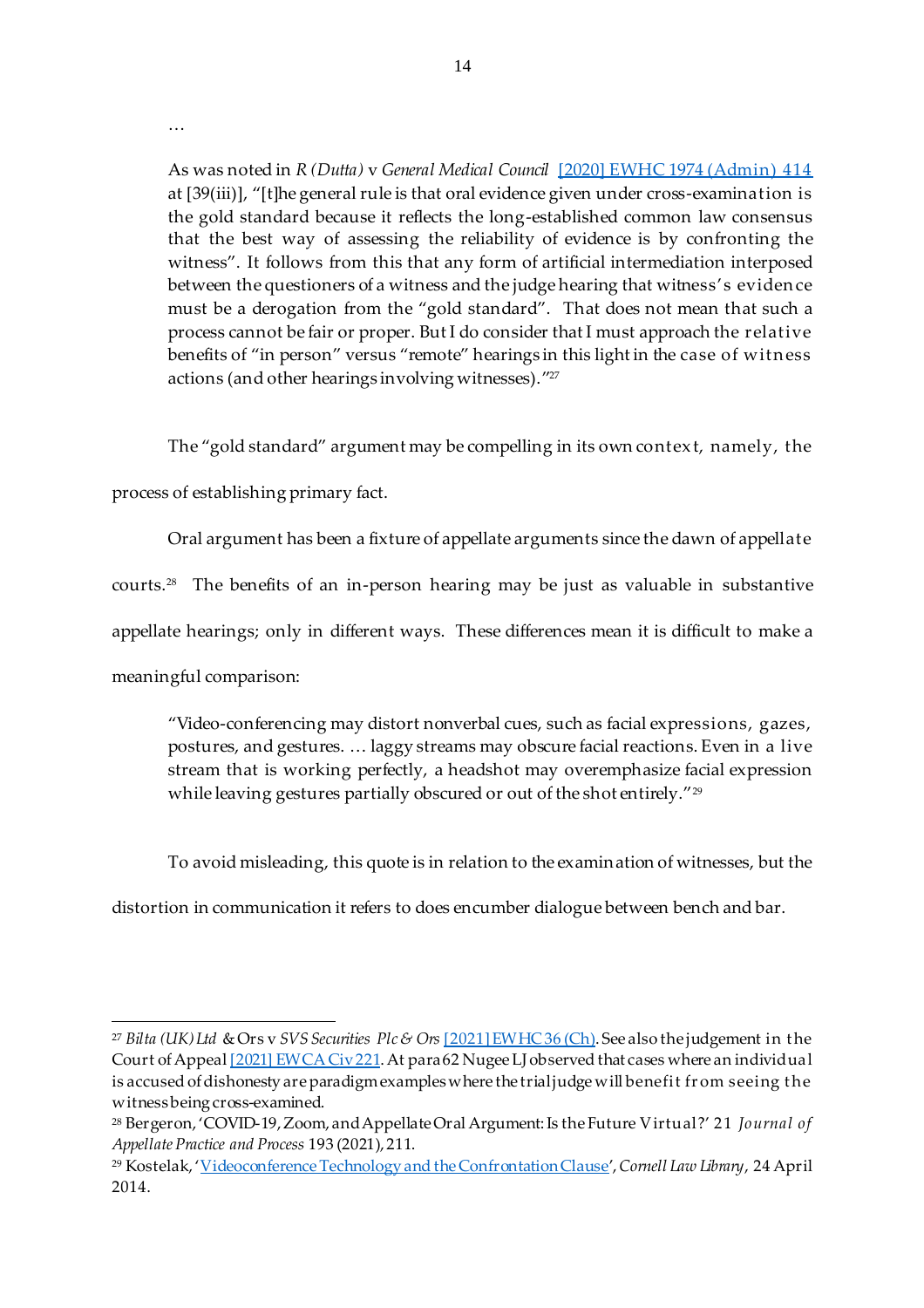The word "dialogue" here has a particular meaning and is more significant than it used to be in appeal hearings. Little has been written on the style of appellate oral advocacy in Scotland, but the broad trend of requirements for permission to appeal, sifts and intermediary appellate courts and tribunals, is towards a system in which the appeal will give rise to a reasonably debatable point in terms of the application of the law to the facts. The appellate judicial culture not so long ago was to engage in little pre-hearing preparation. It is said that Lord Reid felt strongly that it was wrong for a judge to study the written case in an appeal so as to avoid coming to the hearing with preconceived ideas. In more recen t times the notion of judicial "preparation" has become a settled tenet. The purpose of this is not, however, to water down the importance of the oral hearing. The reverse is the case. The purpose is to make the oral hearing sharper and more focussed, with all concerned being on the same page from the outset so that an educated and properly informed dialogue between bench and bar can take place. Such oral debate rightly remains central to our system of appellate justice.

The lightening of the load in the Divisions and the Criminal Appeal Court resulting from the procedural changes just mentioned now affords more time for advance readin g in by the judges. Where many issues or grounds of appeal have been raised, the judges are likely to come to the hearing with at least a tentative view as to those which matter for the disposal of the case.

There are beneficial consequences of a system giving rise to appeals with more debatable points of law in respect of which the bench is better prepared. Hearings are more accurately described as dialogue, that is, a discourse or conversation between two or more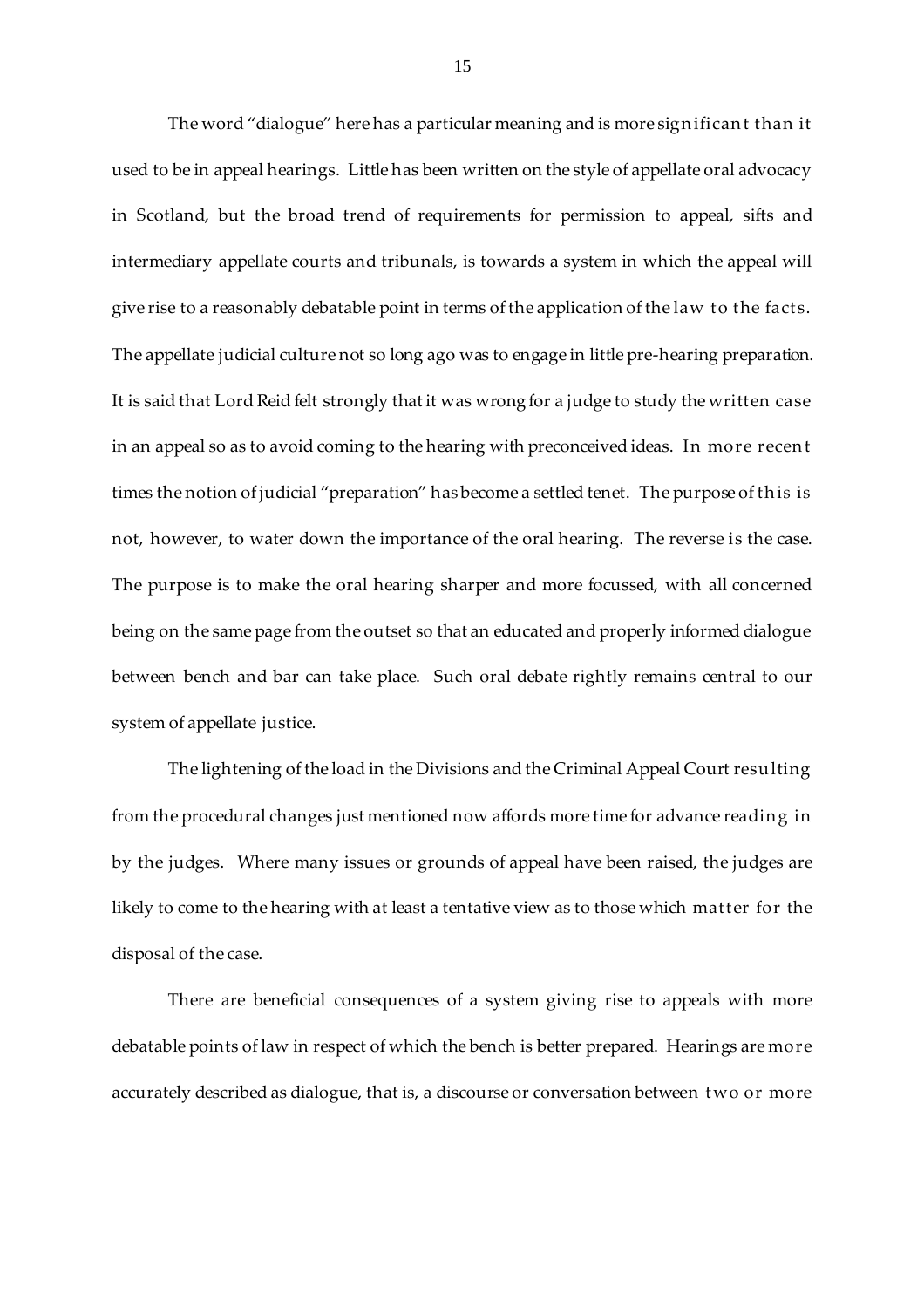persons, as opposed to competing monologues. <sup>30</sup> The product of this is, at its root, more coherent law. It has been described thus in the US Supreme Court:

Oral argument is different: in oral argument the justices actively seek out information that they deem relevant to their decision-making task. The justices use oral argument to resolve factual ambiguities, to explore the merits of grand ideas and specific legal tests, and to ferret out the policy implications of their potential rulings As Justice Harlan put it, "there is no substitute … for the Socratic method of procedure in getting at the real heart of an issue and in finding out where th e truth lies."<sup>31</sup>

In the UK Supreme Court, the Justices sit on the same level as, and closer to, the bar.

What may be lost in terms of symbolic authority is said to be gained by a more conversational style of appellate advocacy.<sup>32</sup> The point is this:

"… it is somewhat paradoxical that the increased use of video links, associated as they are with more distant or impersonal communication, has occurred at a time when there has also been a strong move towards more engaged styles of judging." $^{\rm 33}$ 

Does video-conferencing inhibit the dialogue between bench and bar? The judiciary

is now in a place where concerns about technology, rooted in its own understandings about

the fundamental nature of its work, cannot be dismissed as "irrational rejectionism". <sup>34</sup> In

section 1, the shortening of Inner House hearings and increasing the number of breaks

during them were mentioned. We knew instinctively the reasons for this but may struggle

l <sup>30</sup> Paterson, Final Judgment: the Last Law Lords and the Supreme Court (Hart Publishing; 2013), p 9.

<sup>31</sup> Jacobi, Johnson, Ringsmuth and Sag, '[Oral Argument in the Time of COVID: the Chief Plays](https://law-economic-studies.law.columbia.edu/sites/default/files/content/Jacobi%20-%20Oral%20Argument%20in%20COVID%20(rev%202020%2010%2012,%20for%202020%2010%2026%20Law%20&%20Economics%20Workshop).pdf)  [Calvinball](https://law-economic-studies.law.columbia.edu/sites/default/files/content/Jacobi%20-%20Oral%20Argument%20in%20COVID%20(rev%202020%2010%2012,%20for%202020%2010%2026%20Law%20&%20Economics%20Workshop).pdf)', 30 *Southern California Interdisciplinary Law Journal* (forthcoming, 2021). Loyola University Chicago

<sup>32</sup> Paterson, Final Judgment: the Last Law Lords and the Supreme Court (Hart Publishing; 2013), p 32. <sup>33</sup> Rowden and Wallace, 'Remote judging: the impact of video links on the image and the r ole of t he judge', *International Journal of Law in Context* 2018, 14(4), 504 at 522, citing Wallace Roach Anleu and Mack, 'Judicial work and AV use: perceptions from Australian Courts', 2017 *Onati Socio-Legal Series 7*, 691.

<sup>34</sup> Susskind, *Online Courts and the Future of Justice* (Oxford University Press; 2019), at 3 and 181.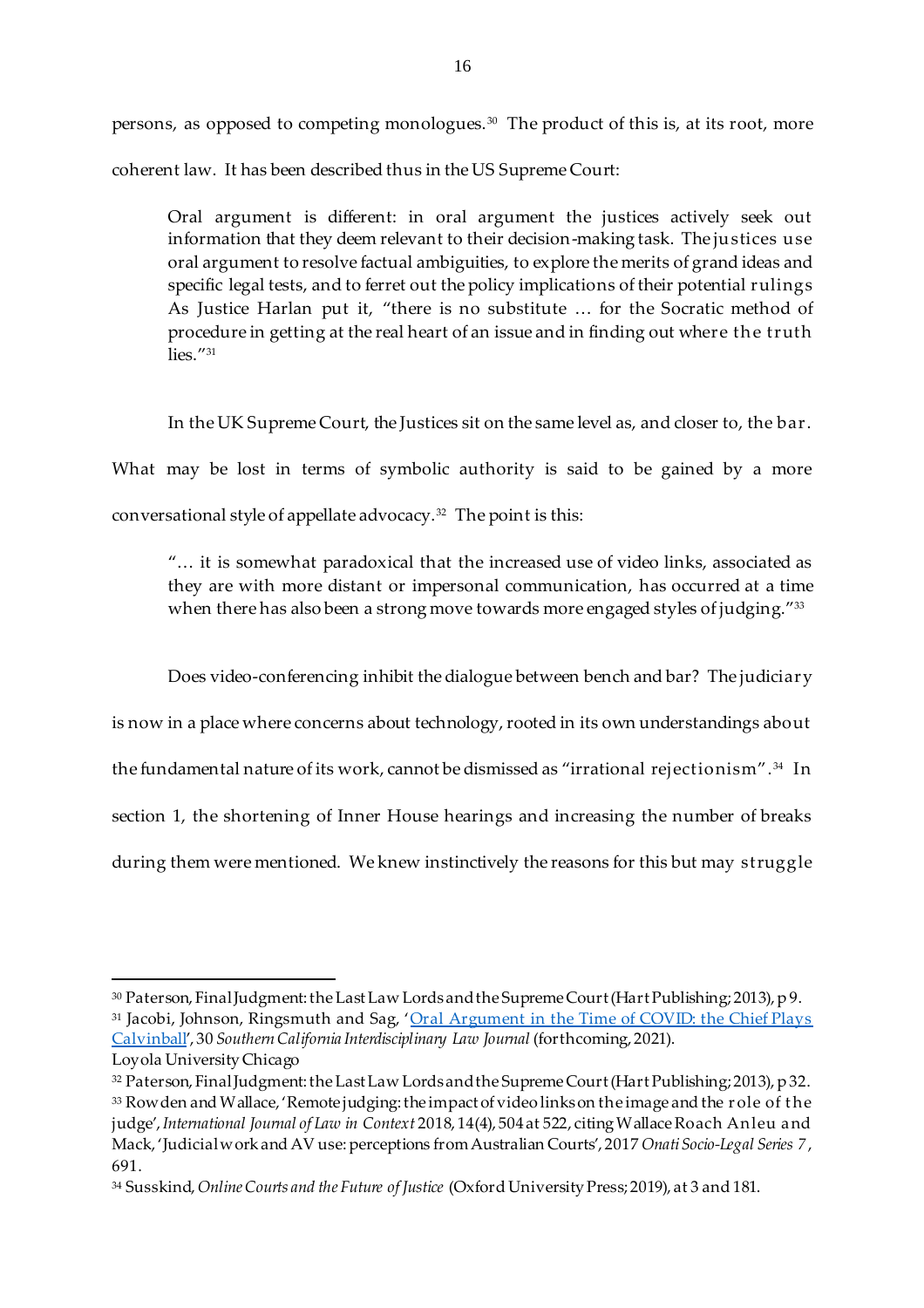to articulate them. The following, taken from a useful precis of the phenomenon of "Zoom Fatigue",<sup>35</sup> is not an exhaustive list:

- 1. Attitudes and feelings are communicated non-verbally, such as through facial expressions, the tone and pitch of the voice, gestures, posture, and takes account of distance between the communicators.<sup>36</sup> In person, this is done automatically in the subconscious, meaning we can listen to the speaker at the same time, but we actively search for cues on screen.
- 2. Meetings in person are attended by rituals which ease the process of exchanging knowledge. Rituals provide meaning, manage anxiety, exemplify and rein force th e social order, communicate important values, enhance group solidarity and signal commitment.<sup>37</sup>
- 3. Predominantly relying on verbal information to infer emotions is tiring. Effort is expended conveying the appearance of being interested, by an intense focus on words and sustained eye contact. The subconscious works harder to process nonverbal cues, taking up more of the cognitive load, leaving less to devote to intellectual reasoning.

The scope for and inhibition of non-verbal cues stultifies dialogue between bench and bar. The appellate advocate can only look at one judge at a time on the screen. The same is true of in-person hearings, but attention is quickly grabbed by some subtle change in body language, such as where a judge stops taking notes and looks up or gazes pensively to

<sup>35</sup> '[5 reasons why Zoom meetings are so exhausting](https://theconversation.com/5-reasons-why-zoom-meetings-are-so-exhausting-137404)', *The Conversation*, 5 May 2020.

<sup>36</sup> Mehrabian, *Nonverbal Communication* (Transaction Publishers; 1972).

<sup>37</sup> Smith and Stewart, '[Organizational Rituals: Features, Functions and Mechanisms](https://onlinelibrary.wiley.com/doi/epdf/10.1111/j.1468-2370.2010.00288.x)', *International Journal of Management Reviews*(2011).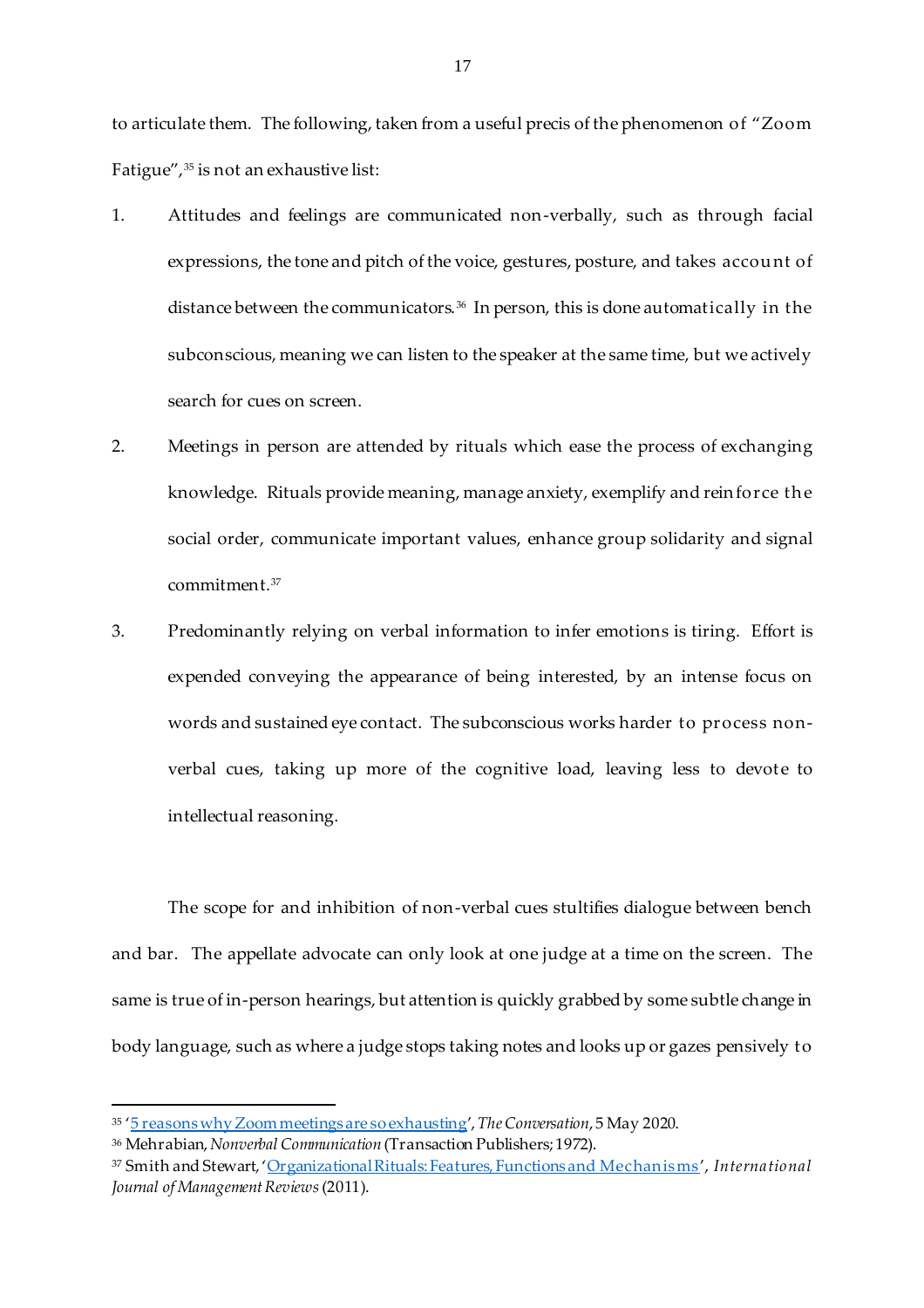the ceiling. The advocate knows or suspects that this will have been induced by some facet of the argument they are in the process of making. It may pre-empt a question or intervention. Statistical evidence from the US Supreme Court does indicate the dimin ish ed fluency of dialogue<sup>38</sup>. To be clear, telephonic hearings have been used in that court during the pandemic, but there is no question that non-verbal cues are stultified to a significant degree in video-conferencing. During the pandemic, US Supreme Court hearings have been 40% longer than in-person hearings, with both the Justices and the advocates speakin g at a much slower pace. Most significantly, the number of "speaking turns" has drastically reduced to 64% of the pre-pandemic level, with roughly concomitant increases of the number of words spoken per turn (55% for advocates; 23% for Justices). Judicial body language or expression may not even be a harbinger of a question or spoken in tervention, but the advocate may take quick cognisance of it and adapt their argument accordingly. This may be to capitalise if the gesture indicates agreement or, conversely, move swift ly to address a possible concern or on to a stronger argument.

#### **4. Appellate hearings during and after the pandemic – some reflections**

 $\overline{a}$ 

Over the past year I have sat in many appellate hearings conducted by videoconference, both in civil and criminal cases. I have done so as a member of a panel of 3 (an d sometimes 2) judges and as a single judge<sup>39</sup>. None of the hearings has been conducted from a courtroom; the judges have either been in their homes or in their chambers in Parliament

<sup>38</sup> Jacobi, Johnson, Ringsmuth and Sag, 'Oral Argument in the Time of COVID: the Chief Plays [Calvinball](https://law-economic-studies.law.columbia.edu/sites/default/files/content/Jacobi%20-%20Oral%20Argument%20in%20COVID%20(rev%202020%2010%2012,%20for%202020%2010%2026%20Law%20&%20Economics%20Workshop).pdf)', 30 *Southern California Interdisciplinary Law Journal* (forthcoming, 2021)p.26.

<sup>39</sup> The single judge hearings have been case management hearings, moti ons, and applications for leave to appeal.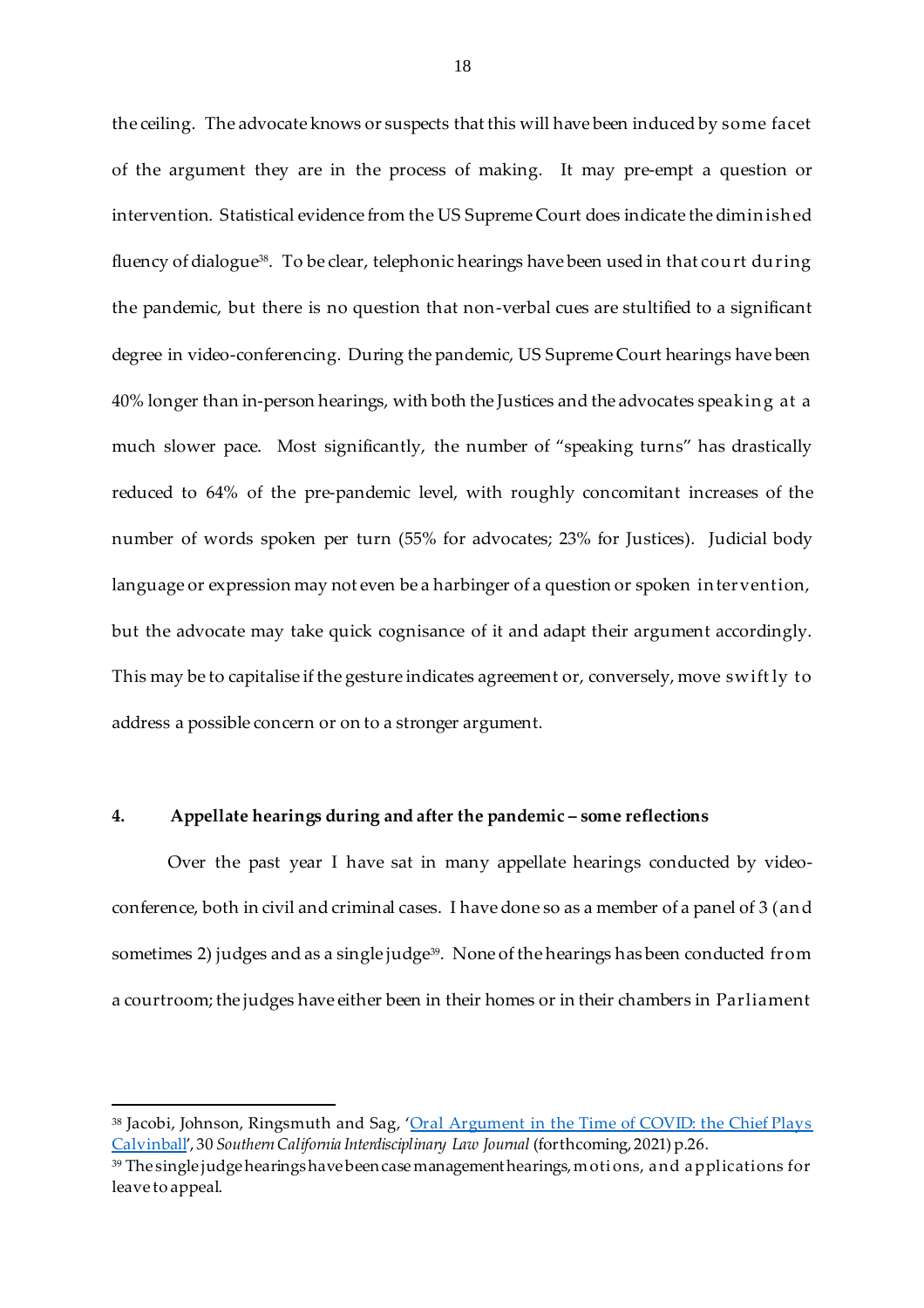House. The case papers have been available only in electronic form. The advocates<sup>40</sup> have been at home or sometimes in offices or in the premises of the Faculty of Advocates.

What follows are my personal reflections. I take the opportunity to pay tribute to the skill and professionalism of the many advocates, court staff and my fellow Senators, who have endeavoured to make these hearings work. However, notwithstanding the best efforts of everyone involved, I consider that in general the hearings have been sub-optimal.

There are five main difficulties. First, the constructive interchange and dialogue between bench and bar that should be at the heart of an appellate hearing cannot be replicated online. This type of debate is the essence of the adversarial system. Over a video link interventions and exchanges between the judges and the advocates become awkward and stilted. The technology introduces a barrier inhibiting free-flowing and spontaneous dialogue. When a judge intervenes there is a delay (technically referred to as a latency) in transmission of the intervention. Quite often the advocate is not able to make out clearly what the judge is saying. Participants often find that they are talking over one another. The interchange becomes strained and difficult. The latencies that are an unavoidable problem in the transmission of data over the internet cannot be eliminated $41$ . The internet is not a point to point data transmission system. It was not designed to maximise speed of data transmission, but rather to ensure that data transmission between computers would be protected in the event of a catastrophe<sup>42</sup>. The spectre of transmission latencies and technical

l

<sup>40</sup> Members of the Faculty of Advocates and solicitor-advocates.

<sup>41</sup> Except theoretically if video conferencing could take place with every link having identical broadband speeds and being at identical distances from each other ov er t he internet. A pr actical impossibility.

<sup>42</sup> Originally a nuclear catastrophe. See Cade Metz, "*The Link between nuclear war and the internet*" [www.wired.co.uk](http://www.wired.co.uk/) 4 September 2012.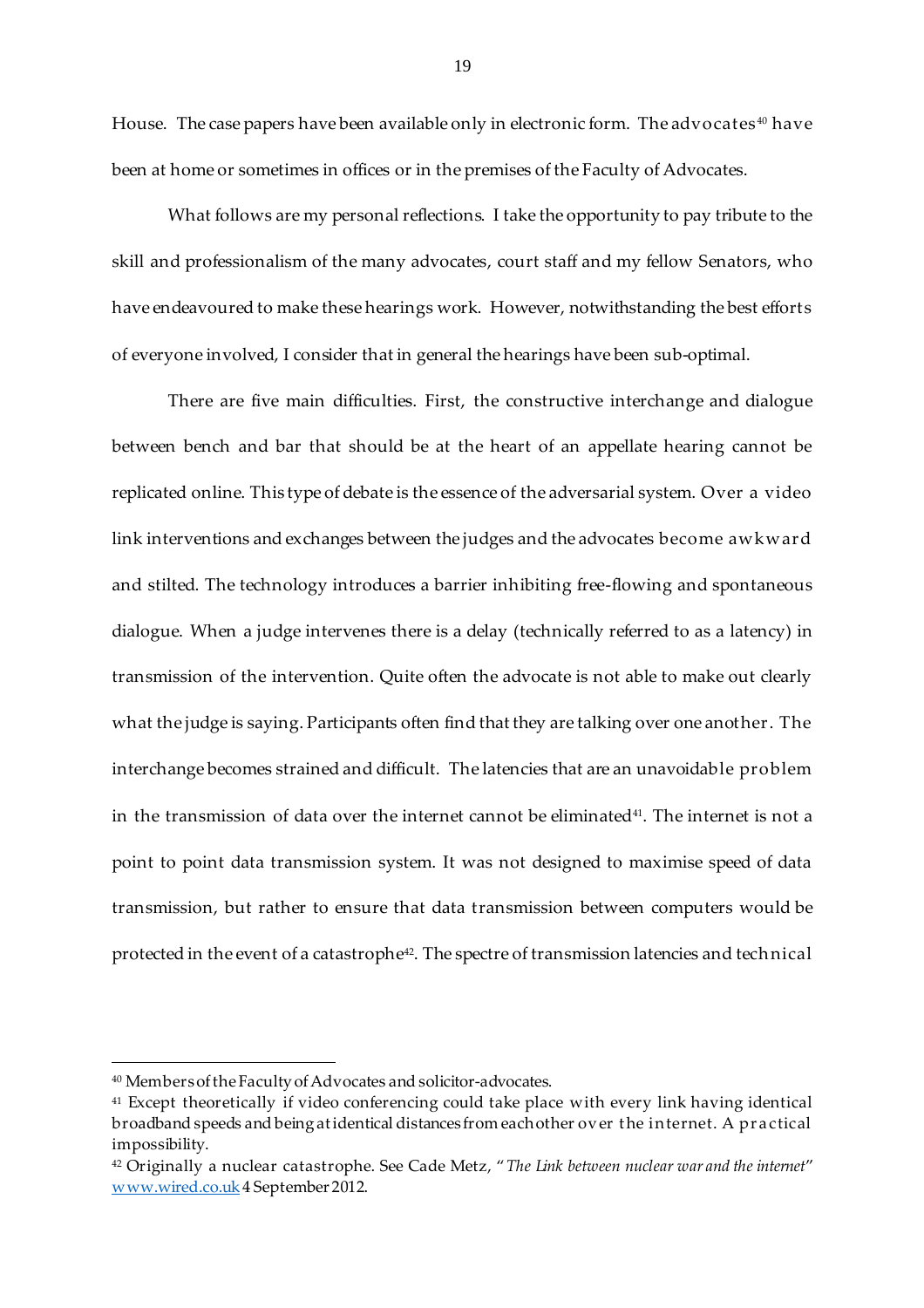glitches haunts hearings conducted by video conferencing technology43. This generates an uneasy atmosphere in which the judges may feel uncomfortable about taking up time with interventions and questions. Over millions of years human beings have evolved so as to maximise the efficacy of face to face personal interactions. This cannot be reproduced in circumstances where the interactions take place over the internet.

The conversational style of advocacy in the UK Supreme Court has been described in terms of an "academic seminar".44 This alludes to a point made in the introduction. It seems to be recognised that teaching at all levels is best done face-to-face, notwithstanding the economies and efficiencies that are said by some to be provided by video conferences. In my view, substantive appellate hearings, from an institutional point of view, fall into the same category.

Second, there is an absence of the formality and dignity that should characterise a court hearing. There is no sense of the court as a place. The rituals and symbols which reflect the authority and independence of the court are missing. The atmosphere resembles more a business meeting than a court hearing.

Third, there are difficulties in trying to refer to and work with large volumes of electronic documents and other materials during a video hearing. Navigating around electronic files on one screen whilst keeping one's attention on the advocates and other members of the court on another screen is particularly challenging.

Fourth, there are serious concerns about the prolonged use of screens on participants' physical health and mental welfare. Staring at a computer screen for many hours alone in a room is stressful and debilitating. The lack of direct h uman contact with

<sup>&</sup>lt;sup>43</sup> In my experience, it is rare for a hearing to take place without technical problems.

<sup>44</sup> Paterson, Final Judgment: the Last Law Lords and the Supreme Court (Hart Publishing; 2013), p 33.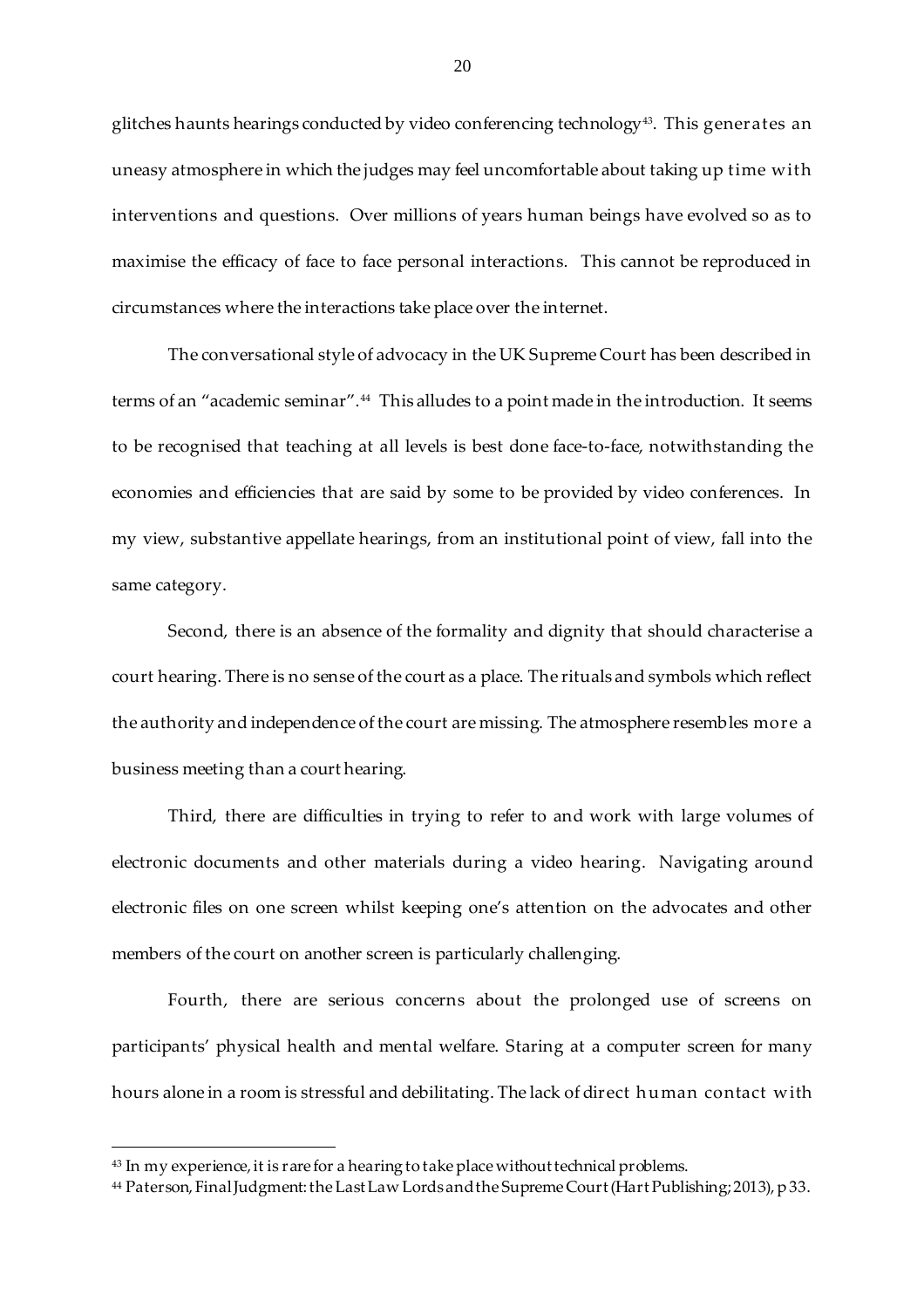other participants enhances a sense of isolation and detachment. The experience can be dehumanising. One misses the spontaneity of a live hearing and the h uman dimen sion it encapsulates.

Fifth, it is problematic for instructing solicitors and their clients to communicate with the advocates in the course of a hearing. A court hearing is a dynamic event. Reactin g an d responding to points raised by the court is made more difficult over a video link as compared to the physical courtroom.

None of these comments is intended to call into question the potential for creative and flexible uses of technology for certain types of appellate hearings, such as procedural or case management hearings. Substantive hearings involving complex legal debate are, however, more effectively conducted in person in a courtroom. Certainly if the advocates and their clients would prefer the hearing to be conducted in that way; the court service should respect such preferences wherever possible. If the parties wish a live hearing it is difficult to see why this should be denied where, for example, courts 1 and 2<sup>45</sup> in Parliamen t House would be empty whilst the judges conducted the hearing by video link from their chambers elsewhere in the same building.

Conducting appellate (or any) hearings in or from a courtroom does n ot mean that modern technology should not be put to far better use in that setting. There is considerable scope for this in the context of appellate hearings. It is clear from what has been ach ieved during the course of the pandemic that electronic systems are useful for the purposes of lodging and displaying documents and other materials. We should put the days of unwieldy lever arch files behind us. Improved document management systems should also

<sup>45</sup> The traditional courtrooms for the First and Second Divisions of the Inner House of t he Cour t of Session.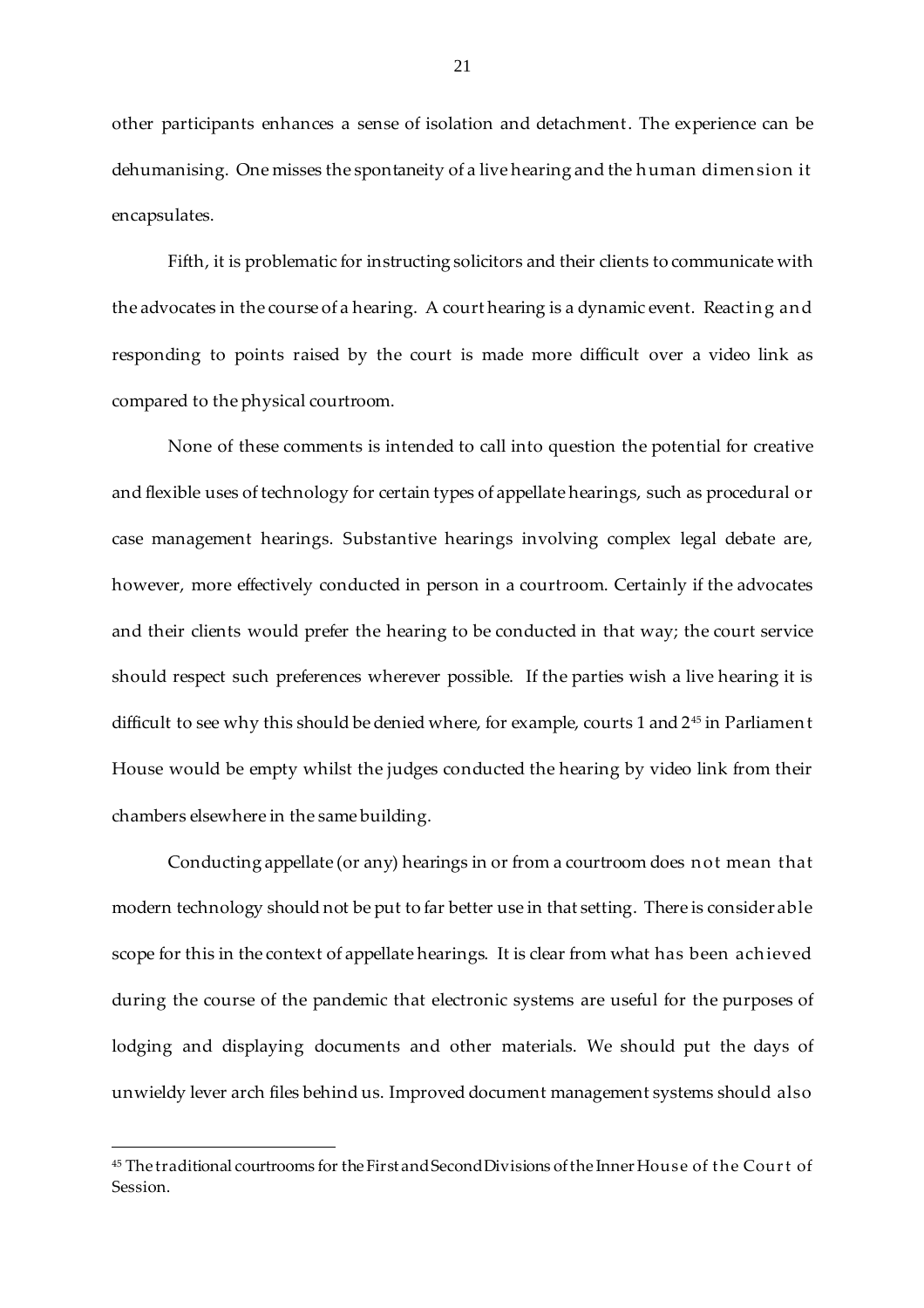be introduced for parties and members of the court. This will mean that everyone will be able to look at and work with the documents in the same format, at the same time and in the same place. Such systems should be installed in the civil courtrooms, starting with the senior appellate courts. Important hearings should be live-streamed to a wider audience, as has successfully been done in the Supreme Court and elsewhere. That will promote greater access to justice. All these improvements can be accommodated without abandoning the courtroom as the best venue for a substantive appellate hearing, in which the members of the court assemble alongside one another and work together in a formal environment. These enhancements will require there to be meaningful investment in the court estate so that in future we all work from modern, properly equipped courtrooms. Such changes extend well beyond short-term solutions, such as providing laptops or tablets to the judges and expecting them to work permanently from their chambers or homes. Our civil courtrooms urgently need to be properly fitted out for the digital age; they should not be depopulated.

# **Conclusions**

The methods by which disputes are decided does not depend on a mere dich otomy of interests, namely, efficiency and fairness. There is, rather, a triangulation of interests between efficiency and fairness, yes, but also *quality*. This is why, for example, it is seen as so important that the best lawyers continue to be attracted to the bench. Why is this? The court has an added dimension. There are some things which a state health service or system of public transport are unable to provide. Some expensive treatments are not available on the NHS. Patients must go privately or abroad. There is no national aviation service. The courts are not in the same position. When a party seeks a legal remedy, the court *must*  decide whether the pursuer is entitled to it or not. This is an absolute constitutional right. A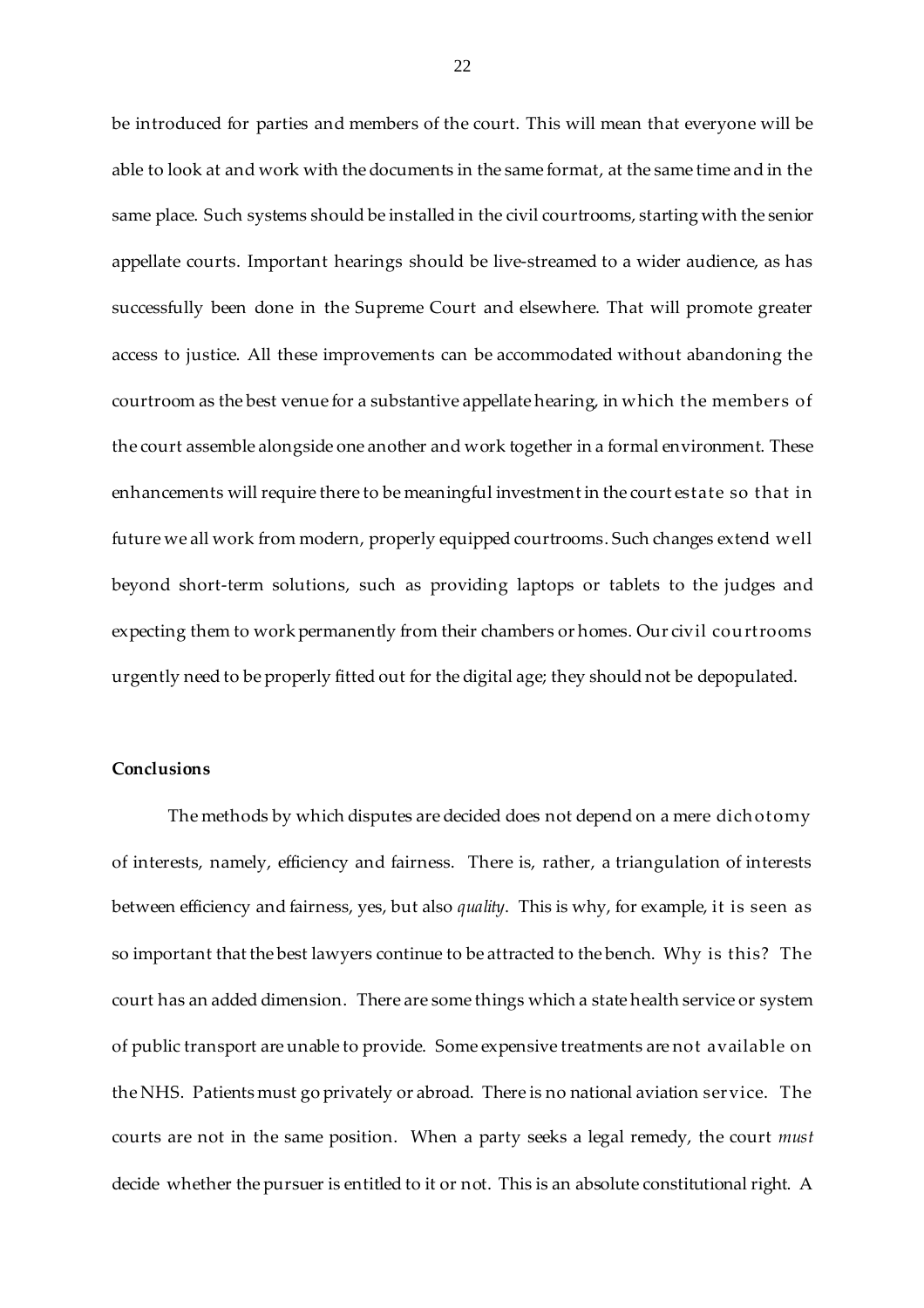balance between quality, on the one hand, and efficiency and fairness on the other, remains. We do not, for example, let substantive appellate hearings drag on for days and weeks in the way we used to, even though this could increase the chances of achieving the right answer using the correct reasons. There is a baseline of quality in respect of which the court must never fall short, irrespective of efficiency and fairness. This is indeed a reason for having an appellate system in the first place. The question is where that baseline of quality should be drawn. Section 3 above has sought to demonstrate that virtual hearings, while a n ecessity during the pandemic, inhibit the fluency of discourse between bench and bar. Non-verbal communication that is lost in the virtual arena serves to lubricate and quicken a timepressured discussion on what may be complex legal principles. In many cases, the right answer will probably be achieved without it. The quote from Fuller poin ts out, however, that intelligent and vigorous advocacy in an adversarial system is indispensable towards achieving an impartial judgment imbued with legitimacy. The idea is that the judge has been able to interrogate the advocate's case as fully as possible in the time allotted. This requires the best means of communication: the in-person hearing.

I return to the prorogation case. At rare moments such as those the authority of the court, and its impartiality, filters through the public consciousness. The image of the court as a place communicates its separateness, legitimacy and standing. The public had been shown inside court 1 in Parliament House the previous week, where th ey may have been surprised to see that what they believed was an issue of high political drama was in fact being discussed calmly, rationally and fluently with regard to established, if contested, legal principles. They were shown the place where, if they wished, they could go and watch the arguments. The interior of court 1 would have been unfamiliar to most viewers, but its essential features resemble that of courtrooms across Scotland. These are noticeably distinct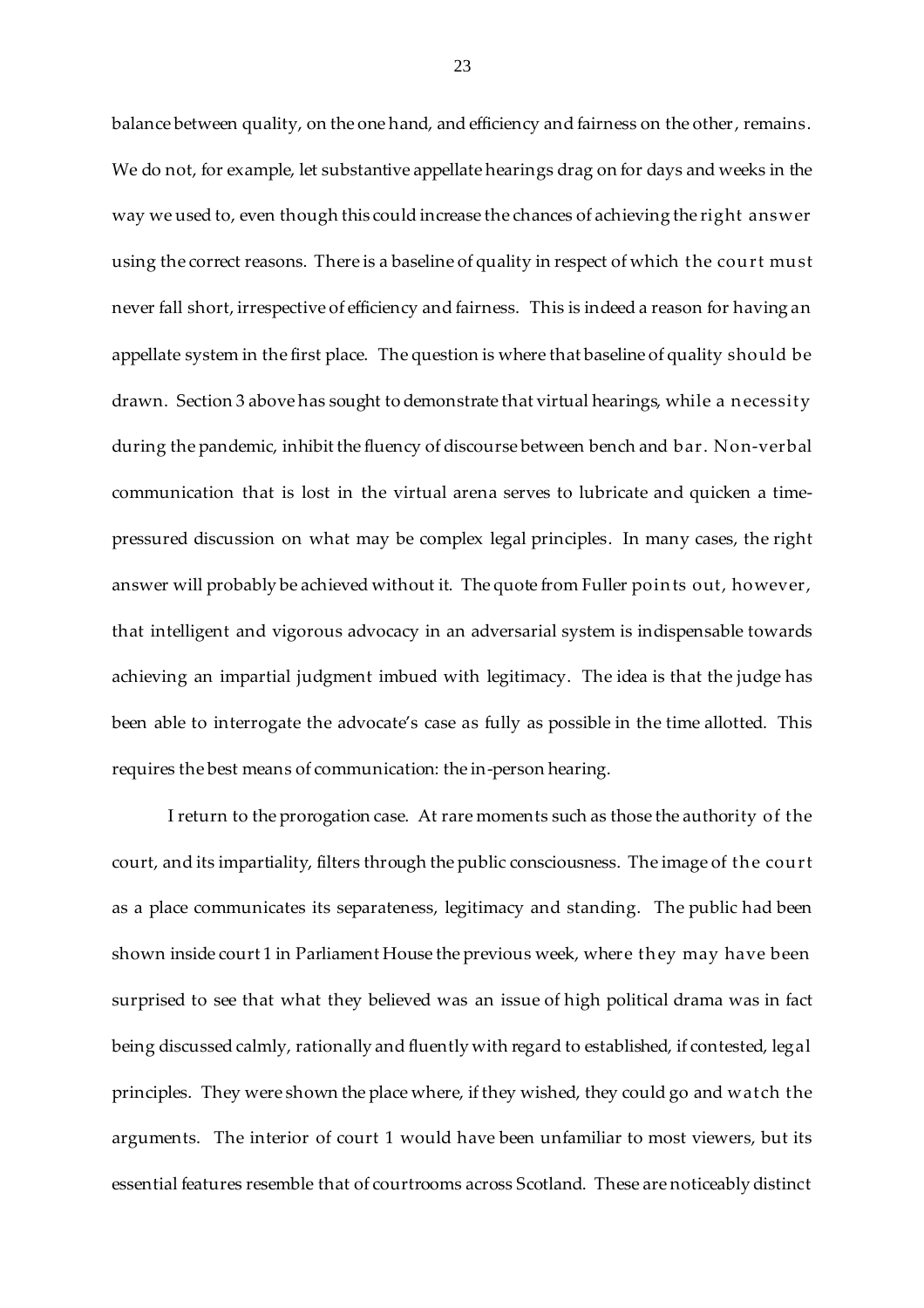from other forms of more visible state power, such as the House of Commons or a lectern outside 10 Downing Street. The image thus helps to imbue all courts with the quality of separate but equal authority. It is doubtful that the same effect would be achieved if the First Division's decision had been delivered from and analysed over a studio-based news desk.

Something fundamental, if intangible, would be lost without this sense of place. This loss would occur over a significant period. A year is not enough. We cann ot predict with any certainty the consequences of the replacement over time in the mind's eye of the court as a place by the court as a website or an app. The court's institutional authority is deeply embedded in the psyche of society. Unlike the other two branches of the state, it needs th is to be effective. We should be extremely careful before taking any steps which risk undermining it.

Decisions about the future of the civil courts in the post-pandemic era must be based on a detailed and open-minded analysis of all the various possible options for reform; one important measure will undoubtedly be the greater use of technology in some settin gs an d contexts, but it should not be assumed that this is a panacea or a goal in its own right. Full public consultation is vital on issues of such enduring importance. The advantages and disadvantages of using technology in the courts should be objectively evaluated and the views of all stakeholders fully considered. The pool of consultees should extend well beyond the different branches of the legal profession $^{46}$ . It is only in the light of thorough consultation followed by close analysis of the views of stakeholders that sustainable policy for the future of civil justice and the civil courts can be developed. Input from wider

<sup>46</sup> The media would be important consultees as would victims' groups.